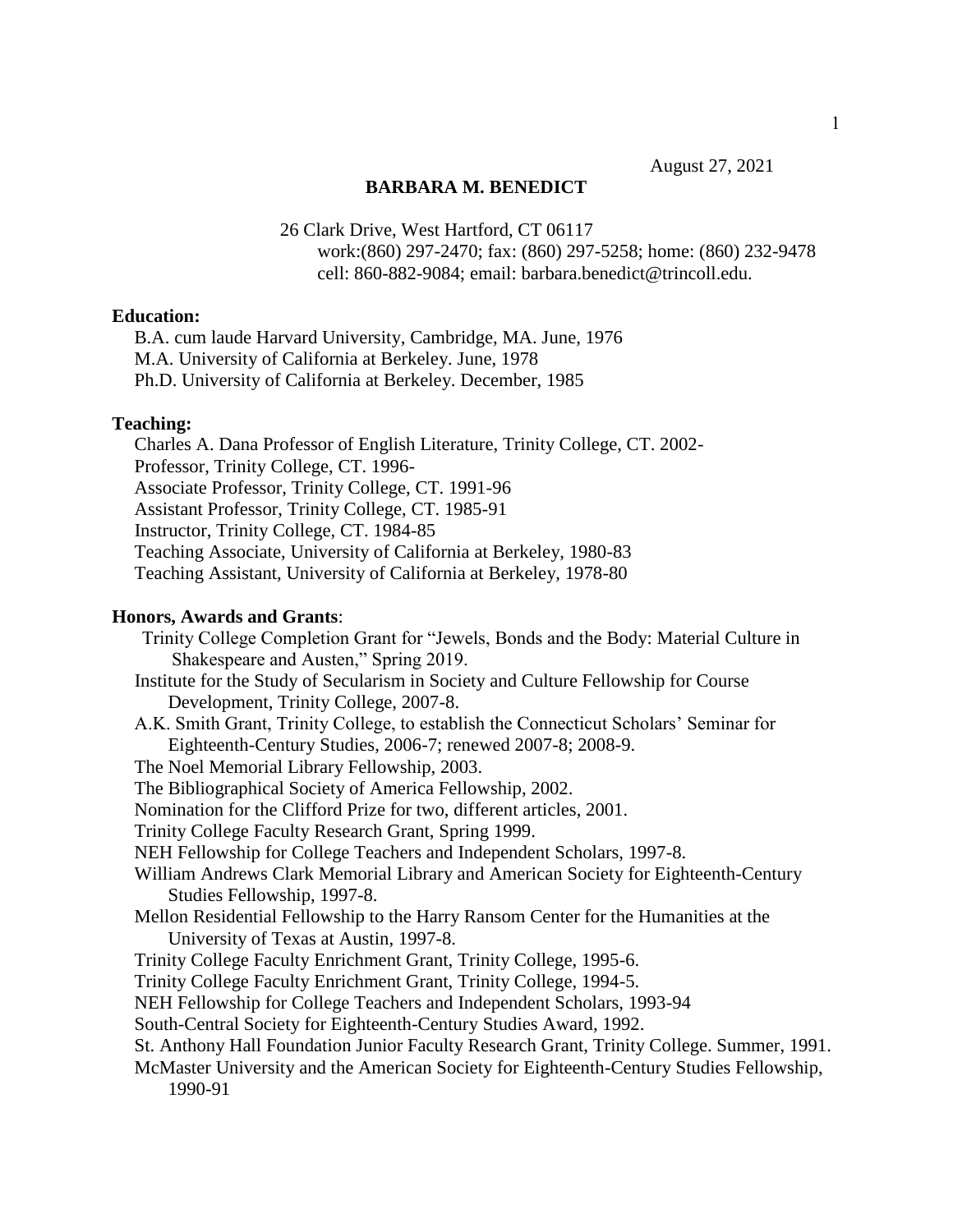|         | Studies Fellowship, 1990-91                                                               |
|---------|-------------------------------------------------------------------------------------------|
|         | The Newberry Library and American Society for Eighteenth-Century Studies Fellowship,      |
| 1991    |                                                                                           |
|         | NEH Travel to Collections Grant, 1990-91                                                  |
|         | Summer Research Grant, Trinity College. 1990                                              |
|         | Junior Faculty Research Grant, Trinity College. 1988-89                                   |
|         | Mellon Foundation Collaborative Grant for Faculty Research in Eighteenth-Century          |
|         | Studies, Trinity College. May-Sept. 1986                                                  |
|         | Ford Foundation for the Project on Women and Gender Collaborative Grant, Trinity College. |
| 1985-86 |                                                                                           |
|         | Regents Fellowship, University of California at Berkeley. 1980-81                         |
|         | Bay Area Writing Project Summer Fellowship for Excellence in Teaching, University of      |
|         | California at Berkeley. 1981                                                              |
|         | Council on Educational Development Grant for a course comparing television and literature |
|         | in freshman composition. 1980-81                                                          |
|         | Dean's List, Harvard University. 1974-76                                                  |

William Andrews Clark Memorial Library and American Society for Eighteenth-Century

# **PUBLICATIONS:**

## **Books:**

Jane Austen and Timely Materials: Memory, Objects and Curiosity. In progress.

*Possession and Pollution: Collections, Collecting and Things in the Early-Modern Literary Imagination*. In progress.

- *Curiosity: A Cultural History of Early Modern Inquiry*. Chicago, Il.: The University of Chicago Press, 2001. Paperback edition, 2002.
- *Making the Modern Reader: Cultural Mediation in Early-Modern Literary Anthologies*. Princeton, N.J.: Princeton University Press, 1996. Reprinted in the Princeton Legacy Library (PLL) in print, hardback and digitally, June 2020.
- *Framing Feeling: Sentiment and Style in English Prose Fiction, 1745-1800*. New York: AMS Press, Inc., 1994.

### **Scholarly Editions:**

- Jane Austen, *Northanger Abbey*, with co-editor Deidre Le Faye (Cambridge University Press, 2006). General Editor: Janet Todd. Paperback edition Spring, 2013.
- *Eighteenth-Century English Erotica, 1700-1800*, vol. 4, *Wilkes and the Late Eighteenth-Century* (Pickering and Chatto, 2002). General Editors: Alex Pettit and Pat Spedding.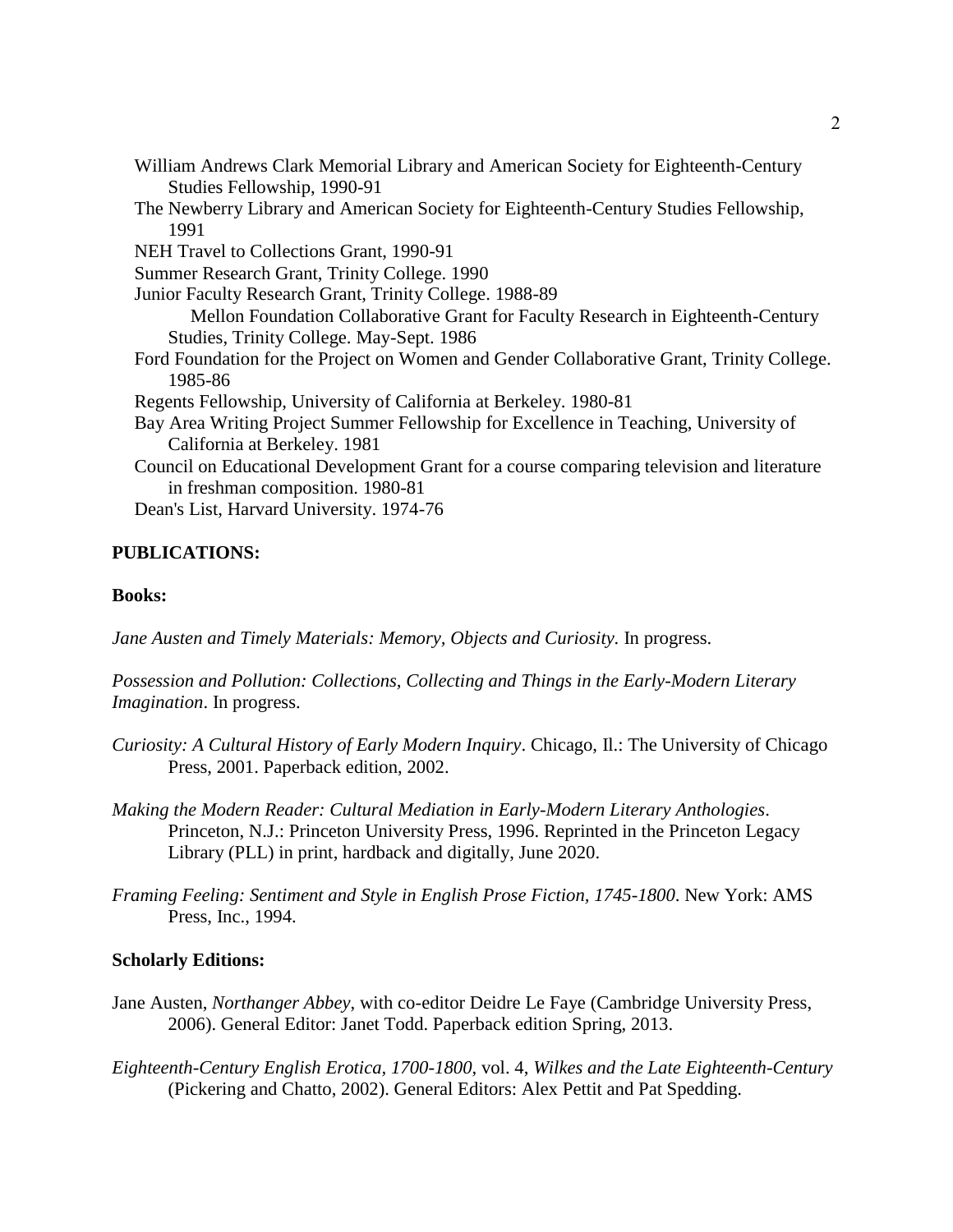## **Chapters in Books**:

"So Much to Read! So Little Time! Reading the Literary Miscellany in Eighteenth-Century Britain." *Miscellanies Lesen/Miscellaneous Reading* (Hannover: Wehrhahn, may/June 2021: forthcoming.

"Solitude and Collecting: Robinson's Curiosities." *Proceedings of the Tricentenary of 'Robinson Crusoe*,*' Digital Defoe & His Contemporaries*, 12, no. 1 (fall, 2019): ISSN 1948-1802.

"The Satire of Learning: Voyage III." *The Cambridge Companion to Jonathan Swift's 'Gulliver's Travels*,'" ed. Nicholas Saeger (Cambridge University Press, 2022): forthcoming.

"Memories and Memorials: Factual Genres in Defoe's *A Journal of the Plague Year.*" *Defoe in Context*, eds. Albert J. Rivero and George Justice (Cambridge University Press, 2021): forthcoming.

"From Awe to Information: Battles between the Uncanny and the Understood in British Literature from the Renaissance to the Present." Special Issue of the *Journal for the History of Knowledge:* "*Wonder and Knowledge*," eds. William Burgess and Alice Wickenden (Winter, 2020): in progress.

"Miscellaneous Illustrations: Sentimental Paratexts in Late Eighteenth-Century Literary Collections." In progress for *The Production, Selling, and Consumption of Literary Illustrations in the Eighteenth Century*, ed. Sandro Jung (Lehigh University Press, 2020). In progress.

"Curiosity in British Literature: Investigators, Curiosities, Motifs and Methods." *Curious about Curiosity: Toward New Philosophical Explorations of the Epistemic Desire to Know*, ed. Mariana Papastenfou (Cambridge Scholars, 2019), 67-85.

"Peeping and Transgression: Curiosity and Collecting in English Literature." *Curiosity Studies*  eds. Arjun Shankar and Perry Zurn (University of Michigan Press: April, 2020), 209-226.

- "Jewels, Rings, and Bonds: Objects and the Body in *The Merchant of Venice, Cymbeline, Mansfield Park* and *Sense and Sensibility*," *Jane Austen and William Shakespeare: A Love Affair in Literature, Film and Performance*, eds. Marina Cano and Rosa Garcia-Periago (Palgrave Macmillan, 2019), 97-125.
- "Gender and Things in Pope and Austen." *Art and Artifact in Jane Austen*, ed. Anna Battigelli (University of Delaware Press, 2020): 126-45.
- "The Virtuous in Distress: *David Simple, Amelia*, *Memoirs of Miss Sidney Bidulph*." *The Sentimental Novel in the Eighteenth Century*, ed. Albert J. Rivero (Cambridge University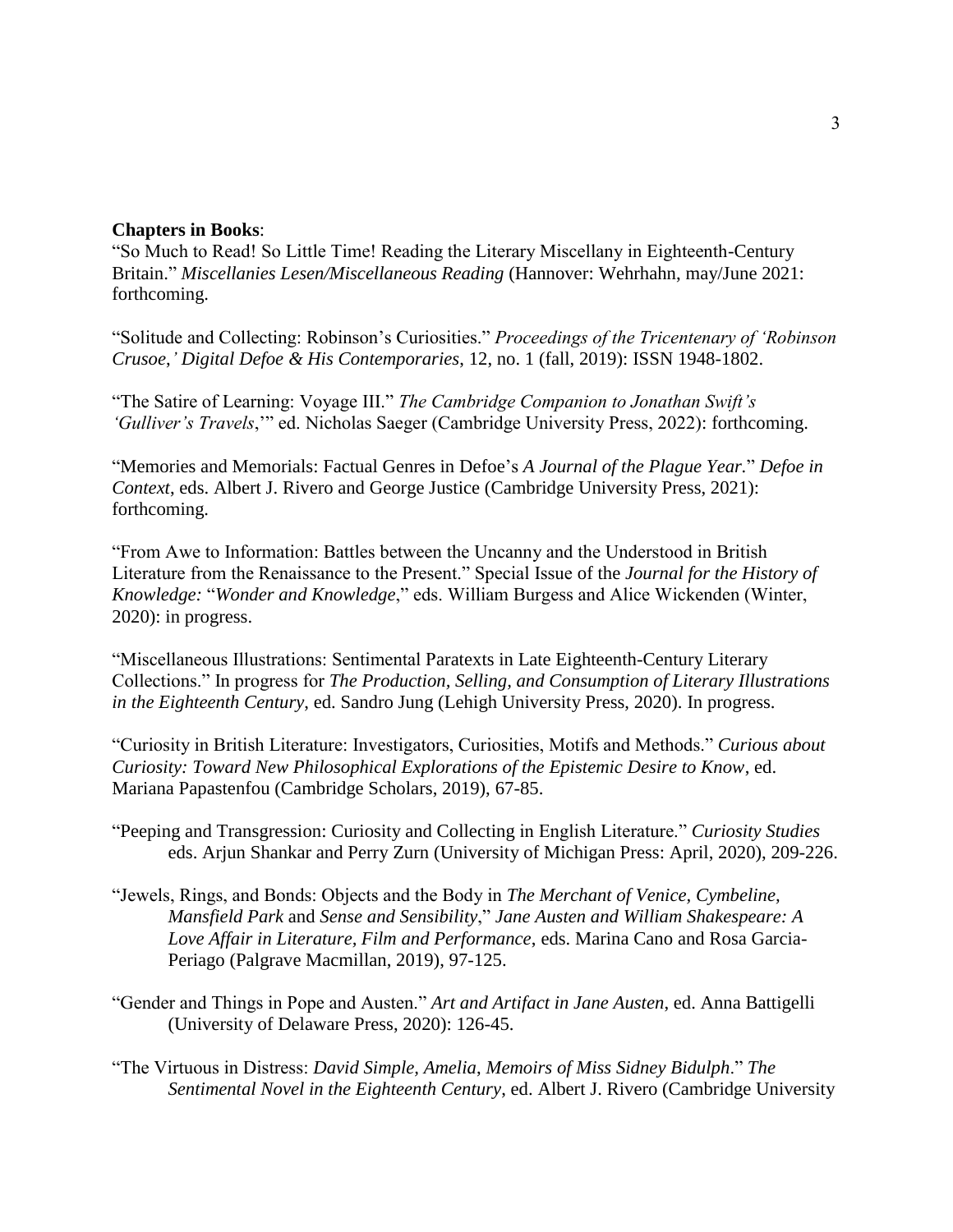Press, 2019): 69-86.

- "Advertising Women: Representations of Gender in the Print Culture of the Marketplace." *Women's Periodicals and Print Culture in Britain 1690-1820: The Long Eighteenth Century*, vol. 1, eds. Jennie Batchelor and Manushag Powell (Edinburgh University Press, 2017): 411-25.
- "Paratexting Beauty into Duty: Aesthetics and Morality in Late Eighteenth-Century Literary Collections." *Annotation in Eighteenth-Century Poetry*, ed. Michael Edson (Lanham, MD: Lehigh University Press, 2017), 207-30. Paperback edition published March, 2020.
- "Curiosity and the Occult: The Ambiguities of Science in Eighteenth-Century British Literature." *The Palgrave Handbook of Early-Modern Literature, Science, and Culture* (London: Palgrave-Macmillan, 2017) ed. Howard Marchitello and Evelyn Tribble; 351-73.
- "'Male' or 'Female' Novels? Gendered Fictions and the Reading Public, 1770-1832." *The Oxford Handbook to the Eighteenth-Century Novel*, ed. Alan Downie (Oxford: Oxford University Press, 2016); on-line, July, 2015; hardback 28 July 2016: 335-71.
- "The Sentimental Servant: The Dangers of Dependence in Defoe's *Roxana*." *Festschrift* for George A. Starr, ed. Alessa Johns (Delaware: University of Delaware Press, 2016): 85- 104
- "Death and the Object: The Abuse of Commodities in *The Rape of the Lock*," *Pope's 'Rape of the Lock' 300 Year On*, ed. Don Nichols (Toronto: University of Toronto Press, 2015), 192-221.
- "Choice Reading: Anthologies, Reading Practices, and the Canon, 1680-1800." *The History of the Book*, eds. Stephen Colclough and Sandro Jung, *Modern Humanities Research Association Yearbook of English Studies* vol. 45 (2015): 35-55.
- "Satire, Sentiment and Desacralization: The Relic and the Commodity in Jane Austen's Novels," *Dynamics of Desacralization: Disenchanted Literary Talents*, ed. Paola Partenza (Göttingen, Germany: Vanderhoeck and Ruprechtg Unipress. 2015) : 53-70.
- "The Moral in the Material: Numismatics and Identity in Evelyn, Addison and Pope,"*Arts in the Age of Queen Anne*, eds. O.M. Brack, Jr. And Cedric D. Reverand, II (Bucknell University Press, 2015), 65-83.
- "'Admiring Pope no more than is Proper': Anthologizing Alexander Pope's in Bookseller's Beauties." The Festschrift for Betty Rizzo, eds. Temma Berg and Sonia Kane (Lanham, MD: Lehigh University Press, 2013); 199-223.

"Material Ideas: Things and Collections in *Gulliver's Travels*" in *Reading Swift: Papers from the*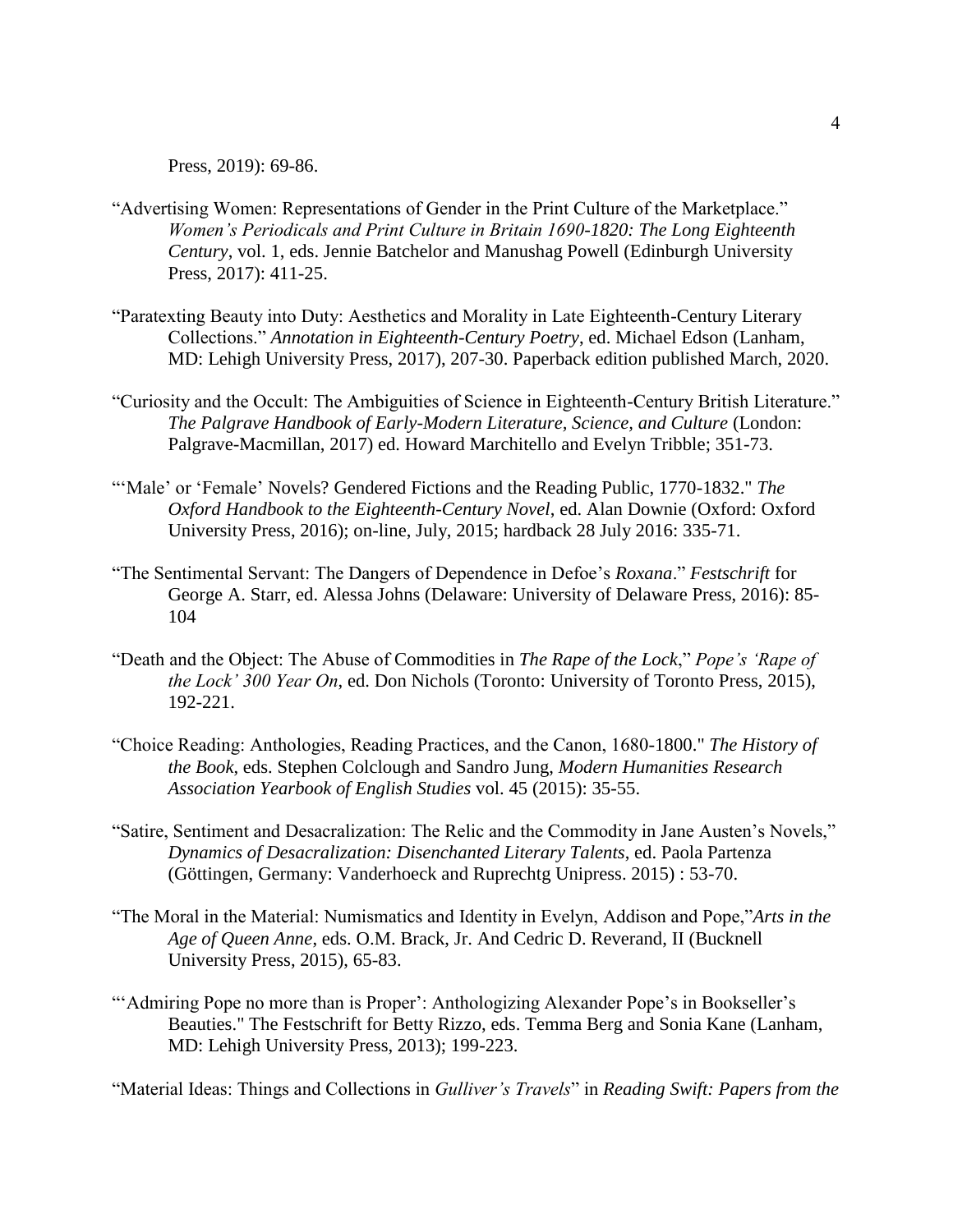*Sixth Münster Symposium on Jonathan Swift*, eds. Kirsten Juhas, Hermann J. Real, and Sandra Simon (Willhelm Fink Verlag 2013): 461-82.

- "Sloane's Ranges: Sir Hans Sloane's Literary Reputation 1685-1800" in *From Books to Bezoars: Sir Hans Sloane and His Collections* (London: British Library Publications, 2012): 33-40.
- "Collecting." In *Curiosity and Method: Ten Years of Cabinet Magazine*, (New York: Cabinet Books, 2012): 484-491.
- "Laughing to Herself: Austen's *Juvenilia* and the Development of Art,"in *Jane Austen and Her Work*: Proceedings of the 18<sup>th</sup> METU British Novelists Conference, 16-17 December, eds. Margaret J-M Sönmez, Seda Coşar Çelik, Buket Doğan, Asli Kutluk and Seda Őrmengűl (British Novelists Series, Department of Foreign Language Education: Ankara, Turkey, 2011), 1-16.
- "Editorial Fictions: Paratexts, Fragments, and the Novel." *The Cambridge History of the English Novel*, ed. Robert Caserio and Clem Hawes (Cambridge University Press, 2011): 213-29.
- "Spectating Science in the Early Modern Collection." *Travel Narratives, the New Science and Literary Discourse, 1569-1750*, ed. Judy A. Hayden (Surrey: Ashgate Press, 2012), 197- 213.
- "Curious Representations: Early-Modern Responses to Transgressions of Nature and Culture." *Ludi Naturae: Transformations of an Ancient Topos*, ed. Natascha Adamowsky, Harmut Böhme and Robert Felfe (München: Willhelm Fink Verlag, 2010): 237-55.
- "Reading Collections: The Literary Discourse of Eighteenth-Century Libraries," *Bookish Histories: Books, Literature and Commercial Modernity, 1700-1900*, eds. Paul Keen and Ina Ferris (Palgrave-Macmillan, 2010): 169-195.
- "Writing on Writing: Representations of the Book in Eighteenth-Century Literature." *Producing the Eighteenth-Century Book: Writers and Publishers in England, 1650-1800*, ed. Laura L, Runge and Pat Rogers (Surrey: Ashgate Press, Fall, 2010): 274-290.
- "The Trouble with Things: Objects and the Commodification of Sociability," *A Companion to Jane Austen*, eds. Claudia L. Johnson and Clara Tuite (Wiley-Blackwell Press, 2009): 343-54.
- "Self, Stuff, and Surface: The Rhetoric of Things in Swift's Satires," *Swift's Travels: Eighteenth-Century Satire and Its Legacy*, ed. Nicholas Hudson and Aaron Santesso (Cambridge University Press, 2008): 93-107.
- "The Spirit of Things," *The Secret Life of Things*, ed. Mark Blackwell (Bucknell University Press, 2006): 19-42.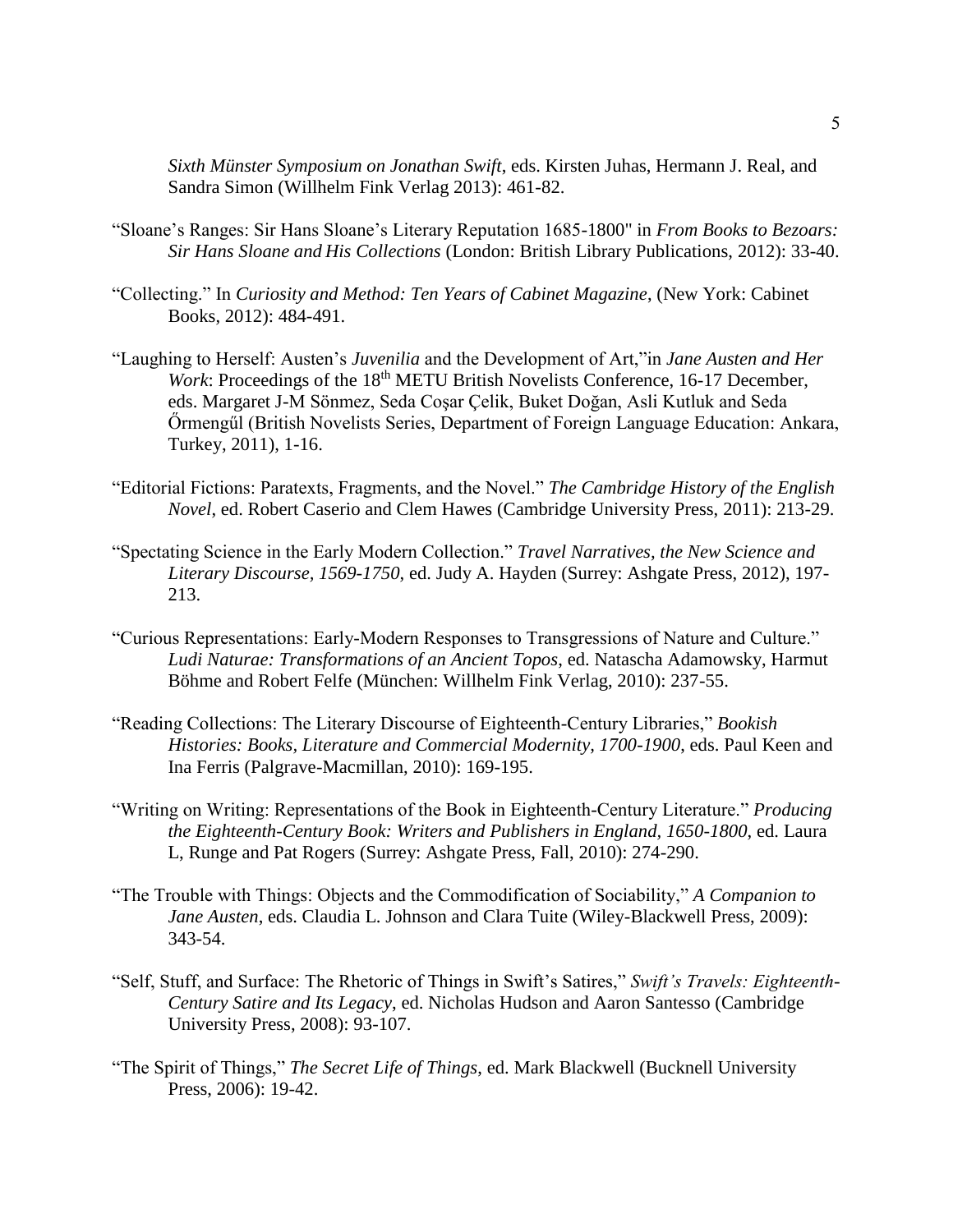- "The Mad Scientist: The Creation of a Literary Stereotype," in *Science and the Imagination*, ed. Kevin Cope (AMS Press, 2004): 59-108.
- "Austen and Uncertainty." *Re-Drawing Austen: Picturesque Travels in Austenland,* eds. Beatrice Battaglia and Diego Saglia (Napoli: Linguore Editore, 2004): 105-114.
- "Readers, Writers, Reviewers, and the Professionalization of Literature," *The Cambridge Companion to Literature, 1740-1830*, eds. Tom Keymer and Jon Mee (Cambridge University Press, 2004): 3-23.
- "Truths Universally Acknowledged: Classy Irony in Jane Austen." *Method and Truth: The Search for Norms Across the Disciplines*, ed. Berel Lang (Trinity College Publications, 2002): 127-40.
- "Publishing and Reading." *The Cambridge Companion to Eighteenth-Century Poetry*, ed. John Sitter (Cambridge University Press, 2000): 63-82.
- "Making a Monster: Socializing Sexuality and the Monster of 1790." In *"Defects": Engendering the Modern Body*, eds. Felicity Nussbaum and Helen Deutsch (University of Michigan Press, 2000), 127-153.
- "Collecting and the Anthology in Early Modern Culture." In *Proceedings of the International Symposium on Anthologies of British Poetry: A Miscellany of Critical Perspectives* (Amsterdam/Atlanta: Rodopi Press, August 2000), 43-55.
- "Sensibility by the Numbers: Austen's Work as Regency Popular Fiction." For *Janeites: Reading Jane Austen*, ed. Deidre Lynch (Princeton University Press, 2000), 63-86.
- "Jane Austen and The Culture of Circulating Libraries: The Construction of Female Literacy." In *Revising Women: Feminist Essays in Eighteenth-Century 'Women's Fiction' and Social Engagement,* ed. Paula R. Backscheider (Johns Hopkins University Press, 2000), 147-199; reprinted in paperback 2002.
- "Radcliffe, Godwin and Self-Possession in the 1790s." In *Women, Revolution and the Novels of the 1790s*, ed. Linda Lang-Peralta (Michigan State University Press, 1999): 89-110.
- "'Service to the Public': William Creech and Sentiment for Sale," Chapter 6 (pp. 119-146) in *Sociability and Society: The Social World of the Scottish Enlightenment*, ed. John Dwyer and Richard B. Sher, Edinburgh: Mercat Press, 1993.

### **Articles:**

"Friendship and Gender Identity: Homosocial and Homosexual Relations in *The Memoirs of Miss Sidney Bidulph*." In progress.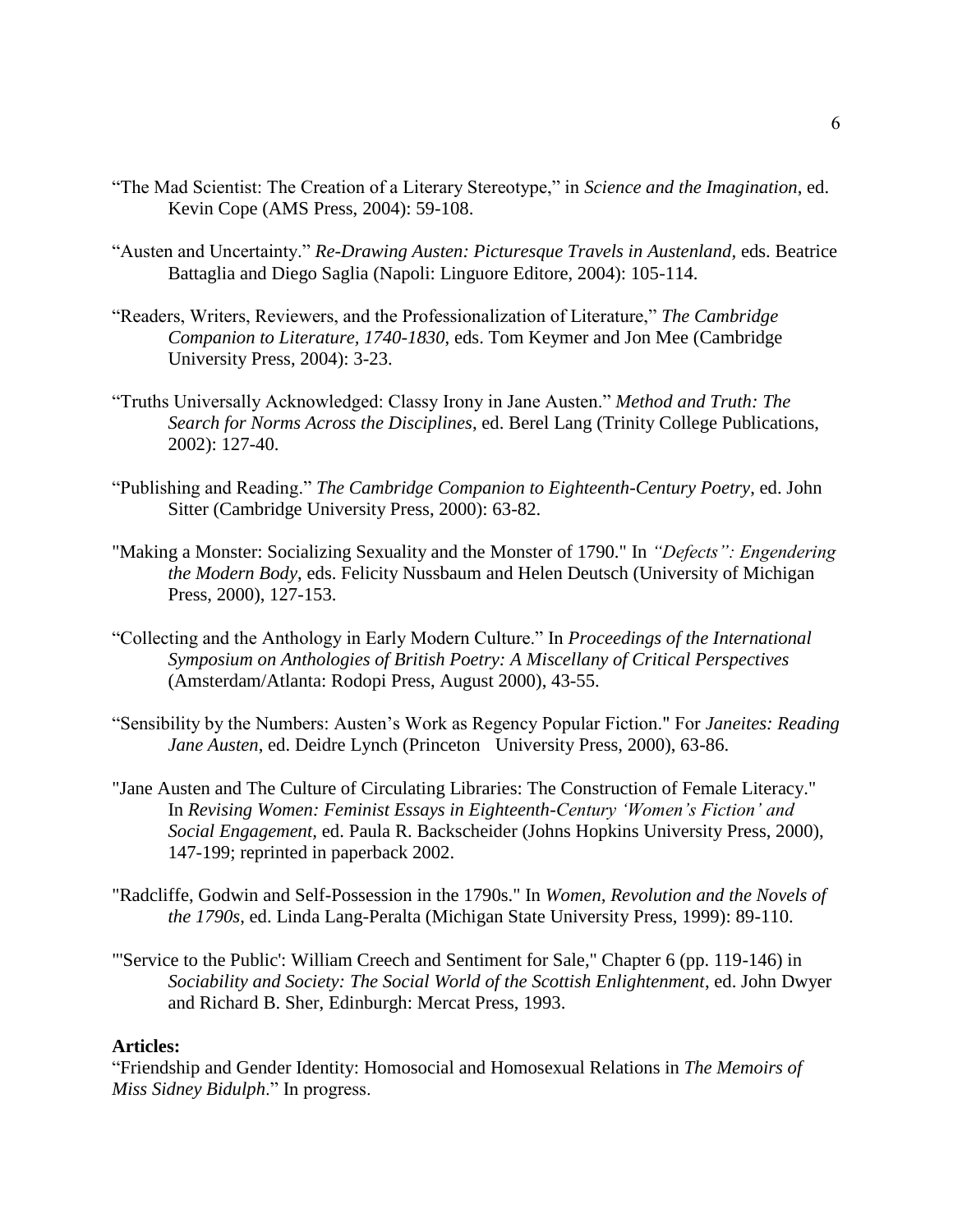"Remedies for Body and Soul: Poetry and Recipe in Early Eighteenth-Century Literature." In progress.

- "Souvenirs and Sentiment, Collection, Recollection and the Management of Time in Jane Austen's *Mansfield Park*." In progress.
- "The Pen has been in Their Hands': Representations of Authors and Audiences in the Long Eighteenth Century." In progress.
- "Collecting Feeling and the Sentimental Virtuoso in Henry Mackenzie's *The Man of Feeling*." *Eighteenth-Century Fiction* vol. 28, no. 3 (Spring 2016): 473-99.
- "Collecting Trouble: Sir Hans Sloane's Literary Reputation in Eighteenth-Century Britain." *Eighteenth-Century Life* (2012), vol. 36, no. 2 (Spring, 2012): 111-142.
- "Editing as Art: Authenticity and Authority in the Miscellanies of Dryden and Behn," *Restoration: Studies in Literary Culture, 1660-1700*, 35.1 (Spring 2011): 21-38.
- "Encounters with the Object: Advertisements, Time, and Literary Discourse in the Early Eighteenth-Century Thing-Poem." *Eighteenth-Century Studies* 40.2 (2007): 193-207.
- "Saying Things: Collecting Conflicts in Eighteenth-Century Object Literatures." Centerpiece Article, *Blackwell's Literature Compass: The Eighteenth Century,* Vol. 3 (2006): 599- 719.
- "Displaying Difference: Curious Count Boruwlaski and Staging Class Identity." *Eighteenth-Century Life*: 30.3 ( 2006): 82-110.
- "Ghostly Foot-Prints: The Haunts of Meaning in Eighteenth-Century London." *Literary London*, special issue of *Augustan Studies*, ed. Sandro Jung vol. 3, (Summer, 2005): 21-40.
- "Identity and Quest: Experimental Experience and the Eighteenth-Century Novel." *ECN* (*The Eighteenth-Century Novel*, 4 (Fall, 2004): 1-38.
- "Wants and Goods: Advertisement and Desire in Haywood and Defoe." *Studies in Eighteenth-Century Culture*, vol. 33, ed. Catherine Ingrassia and Jeffrey S. Ravel (Baltimore and London: Johns Hopkins University Press, 2004): 221-53.
- "The Paradox of the Anthology: Collecting and *Différence* in Eighteenth-Century Britain," *New Literary History*, vol. 34, no. 2 (Spring, 2003): 231-56.
- "The Restoration and Eighteenth-Century," *Studies in English Literature 1500-1900* (Summer, 2002): 619-674.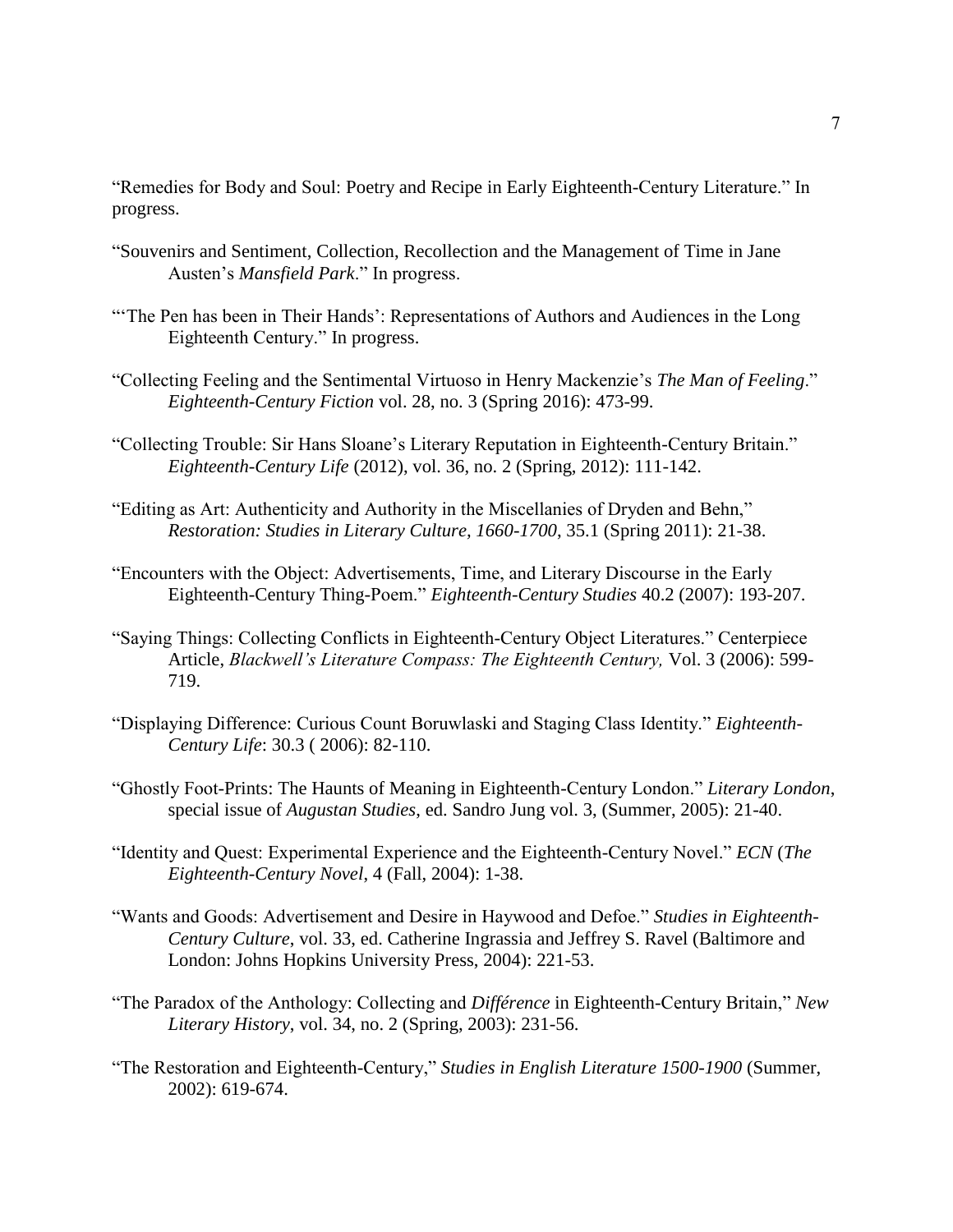- "The Eighteenth-Century Anthology and the Construction of the Expert Reader." *Poetics: Journal of Empirical Research on Literature, the Media and the Arts* (Fall, 2001): 377- 397. Nominated for the Clifford Prize.
- "Jane Austen and the Fictions of Our Time." *Review 24* (2002): 23-38.
- "European Monsters through English Eyes: Eighteenth-Century Cultural Icons." *Symbolism* 1 (2001): 81-121. Nominated for the Clifford Prize.

"Which was the Witch?" *The Center and Clark Newsletter* 34 (Fall, 1999): 5-6.

- "Reading by the Book in *Northanger Abbey*" *Persuasions* 20, 1 (Summer, 1999): 1-9; also published on *Persuasions On-Line: The Jane Austen Journal* 1 (1998); also reprinted in *Nineteenth-Century Literature Criticism* (Fall, 2011) 242.
- "The Curious Genre: Amatory Fiction and Female Inquiry." *Studies in the Novel*, 30, 2 (Summer 1998), 194-209.
- "Canon as Canard."*Eighteenth-Century Life*, 21, n.s.3 (November, 1997), 89-90.

"'A Pipe of Tobacco': The Anthology and the Canon." *East-Central Intelligencer*, N.S. 10, 2 (May 1996): 9-16.

- "Reading Faces: Physiognomy and Epistemology in Late Eighteenth-Century Sentimental Novels." *Studies in Philology* 92, 3 (Summer 1995): 311-28.
- "Consumptive Communities: Commodifying Nature at Eighteenth-Century Spas." *The Eighteenth Century: Theory and Interpretation* 36, 3 (1995) 203-219.
- "The 'Beauties' of Literature, 1750-1820: Tasteful Prose and Fine Rhyme for Private Consumption," *1650-1850: Ideas, Aesthetics, and Inquiries in the Early Modern Era* 1 (June, 1994): 317-46.
- "A Source for the Names in Austen's *Persuasion*." *Persuasions* no. 14 (December 16, 1992): 68- 69.
- "'Dear Madam': Rhetoric, Cultural Politics, and the Female Reader in Sterne's *Tristram Shandy*." *Studies in Philology* 89, 4 (Fall, 1992): 485-498.
- "The Margins of Sentiment: Nature, Letter and Law In Frances Brooke's Epistolary Novels." *Ariel: A Review of International English Literature* 23, 3 (July, 1992): 7-25. Republished in *Literature Criticism From 1400 to 1800* (*LC*) (June, 1999).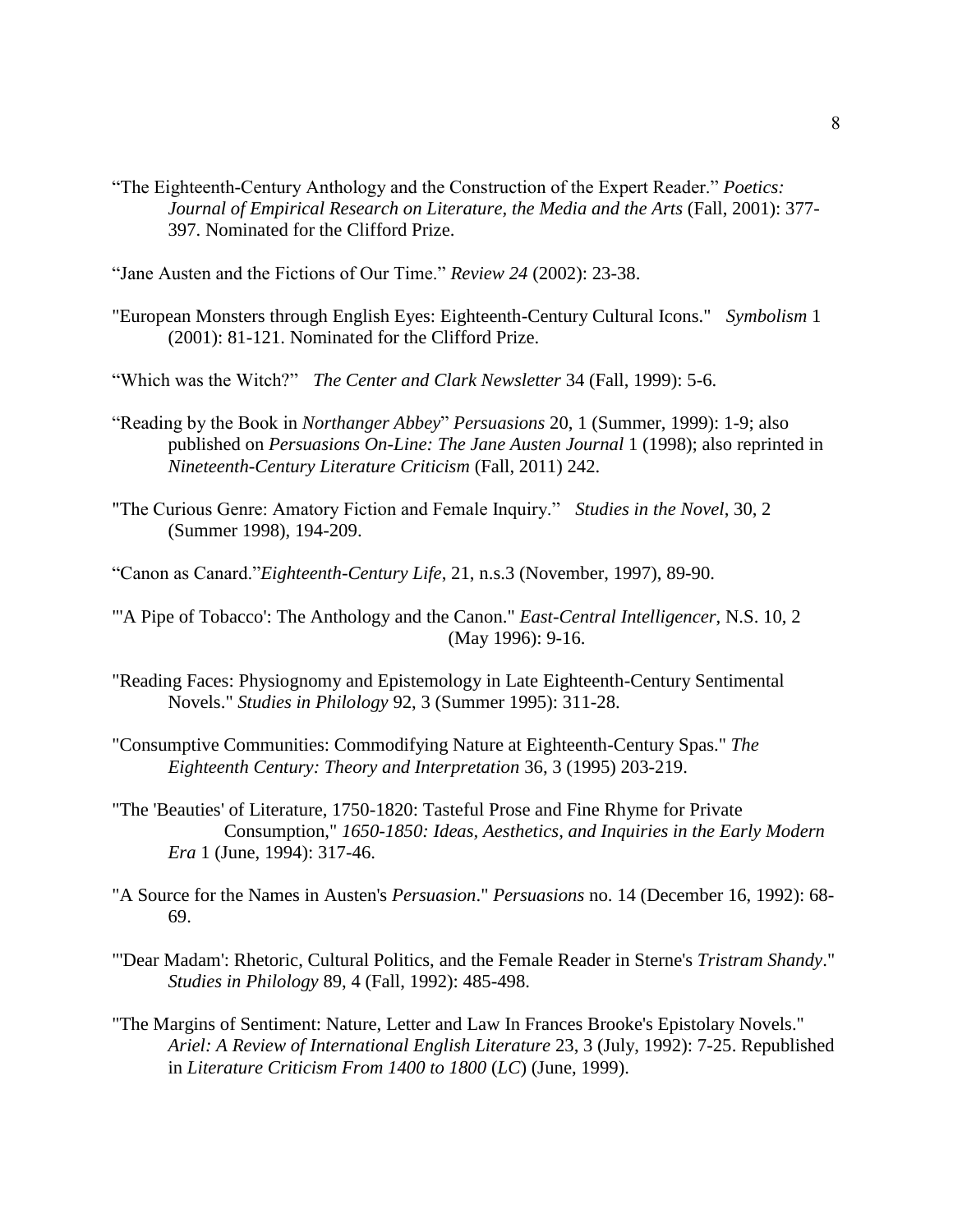- "'Service to the Public': William Creech and Sentiment for Sale." *Eighteenth-Century Life* 15, n.s., 1 & 2 (Feb & May, 1991): 119-146.
- "'The Curious Attitude' in Eighteenth-Century Britain: Observing and Owning." *Eighteenth-Century Life* 14 n.s., 3 (November, 1990): 59-98.
- "Jane Austen's *Sense and Sensibility*: The Politics of Point of View." *Philological Quarterly* 69, 4 (Fall, 1990): 453-470.

"Literary Miscellanies: The Cultural Mediation of Fragmented Feeling." *English Literary History* [*ELH*] 57, 2 (Summer, 1990): 407-430.

"Pictures of Conformity: Sentiment and Structure in Ann Radcliffe's Style." *Philological Quarterly* 68, 3 (Summer, 1989): 363-377; reprinted in *Literary Criticism: Ann Radcliffe* (Columbia, South Carolina: Layman Poupard Publishing, LLC, 2011).

### **Reference Articles**:

"*Memoirs of the Celebrated Dwarf, Joseph Boruwlaski, A Polish Gentleman* by Jozef Boruwlaski." *Disability Experiences*, eds. (Layman Poupard Publishing, LLC, 2018): published online, June 2019. Honorable Mention in and runner-up for the American Library Association Dartmouth Medal Awards.

- "Joseph Addison." *The Oxford Encyclopaedia of British Literary History*, ed. David Scott Kastan (Oxford University Press, 2005), Vol. 1: 6-10.
- "Literary Anthologies." *The Oxford Encyclopaedia of British Literary History*, ed. David Scott Kastan. (Oxford University Press, 2005); Vol. 1: 52-57.
- "William Creech." *The New Dictionary of National Biography* (Oxford University Press, 1999).
- "John Roach." *The New Dictionary of National Biography* (Oxford University Press, 1999).
- "John Home." *Dictionary of Literary Biography*, ed. Paula R. Backscheider (Buccoli Clark, 1989), Vol. 84: 219-226.

### **Selected Reviews**:

Gillian Russell, *The Ephemeral Eighteenth Century: Print, Sociability, and the Cultures of Collecting* (Cambridge Studies in Romanticism, 2020) for *Review of English Studies* [https://doi.org/10.1093/res/hgab007 \(15 February 2021\)](https://doi.org/10.1093/res/hgab007%20(15%20February%202021): 1-5.

James Delbourgo, "Collecting the World: The Life and Curiosity of Hans Sloane," (Penguin, 2017), *Journal of British Studies*, vol. 59, no. 1, Winter 2020: 153-55.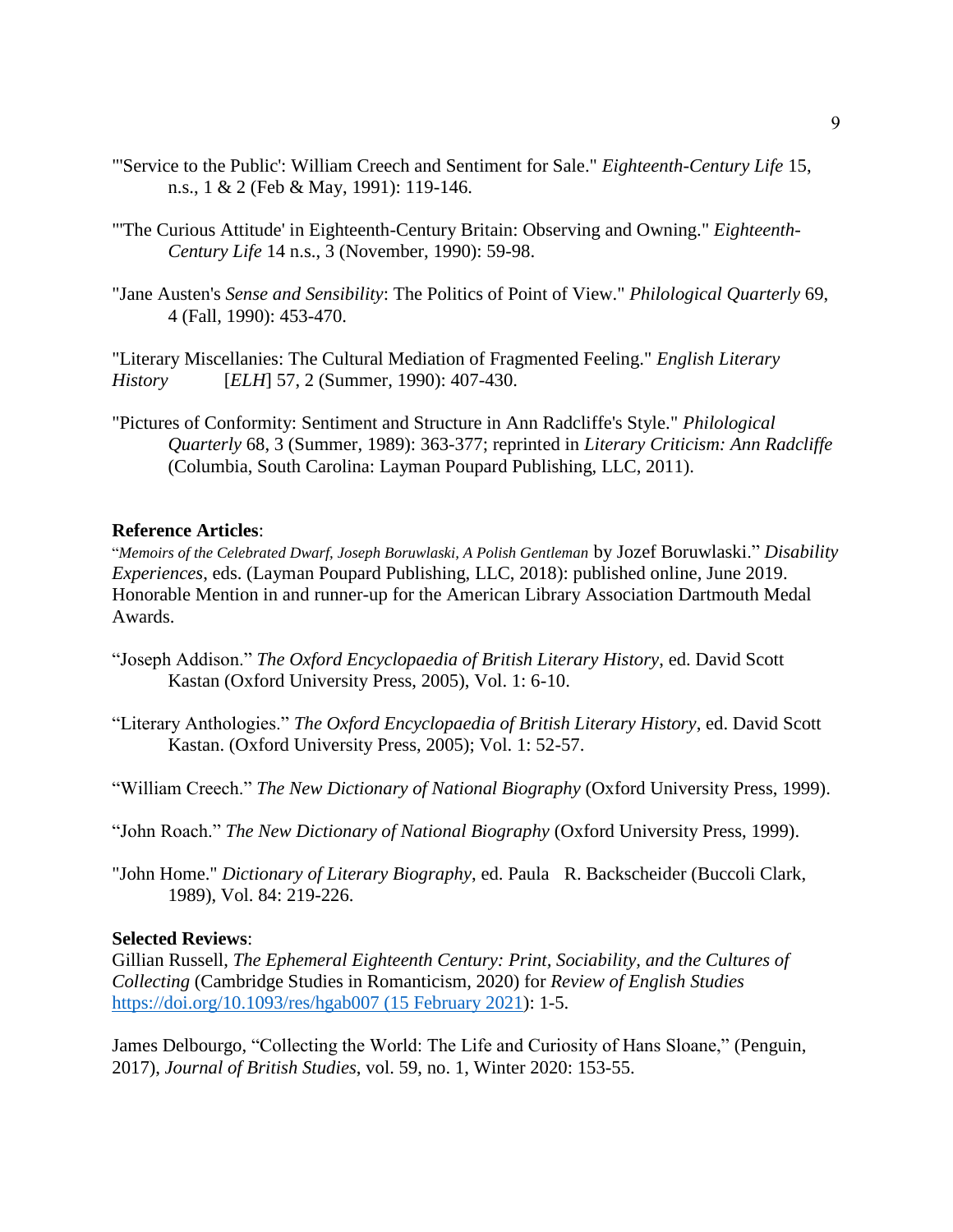Bryan Mangano, *Fictions of Friendship in the Eighteenth Century Novel* (Palgrave Macmillan, 2017) for *The Shandean*, vol. 29, Fall 2018: 180-182.

- Toby Barnard, *Brought to Book: Print in Ireland, 1680-1784* (For Courts Press, 2017) for the *Journal of British Studies*, Fall 2017, vol. 57, no. 85: 141-2.
- Darryl P. Domingo, *The Rhetoric of Diversion in English Literature and Culture, 1690-1760* (Cambridge University Press, 2016) for *Digital Defoe* (Spring, 2017), vol. 9, no. 1 (Fall, 2017).
- "Belief Suspended;" review of Sarah Tindal Kareem, *Eighteenth-Century Fiction and the Reinvention of Wonder* (Oxford University Press, 2014) for *Novel: A Forum on Fiction* vol. 49, No. 3 (November 2016): 550-554.
- Christopher Flint, *The Appearance of Print in Eighteenth-Century Fiction* (Cambridge University Press, 2011) for *Eighteenth-Century Theory and Interpretation*, vol. 55, no. 4 (Winter 2014): 455-59.
- Chloe Wigston Smith, *Women, Work, and Clothes in the Eighteenth-Century Novel* (Cambridge University Press, 2013) for *Journal of British Studies*, vol. 43, no. 3 (July 2014): 784-85.
- Rachel Carney, *A Political Biography of Delarivere Manley*, *ECIntelligencer* N.S. vol. 24, nos. 1-2 (February 2010): 26-29.
- Eliza Haywood, *Fair Philosopher and The Female Spectator,* SHARP Newsletter (v. 17, no. 4, Autumn, 2008): 17-18.
- "Room for Things"; review essay for *The Eighteenth Century*, *The Eighteenth Century: Theory and Interpretation* 51: 1-2.
- "Popular Entertainment and Instruction, Literary and Dramatic" by Lance Bertelsen, in *The Cambridge Companion to English Literature, 1660-780*, ed. John Richetti, *The Scriblerian* (2005).
- Neil Kenny, *The Uses of Curiosity in Early Modern France and Germany*, in *Comparative Literature* 2005: 80-83.
- Brigitte Glaser, *The Creation of the Self in Autobiographical Forms of Writing in Seventeenth-Century England*, *Symbolism* vol. 4 (2005): 381-6.
- Janine Barchas, *Graphic Design, Print Culture, and the Eighteenth-Century Novel. L&C*  (*Libraries and Culture*), Nov/Dec, 2004.

Tara Goshall Wallace, *Jane Austen and Narrative Authority*, *ECCB* (Fall, 2002)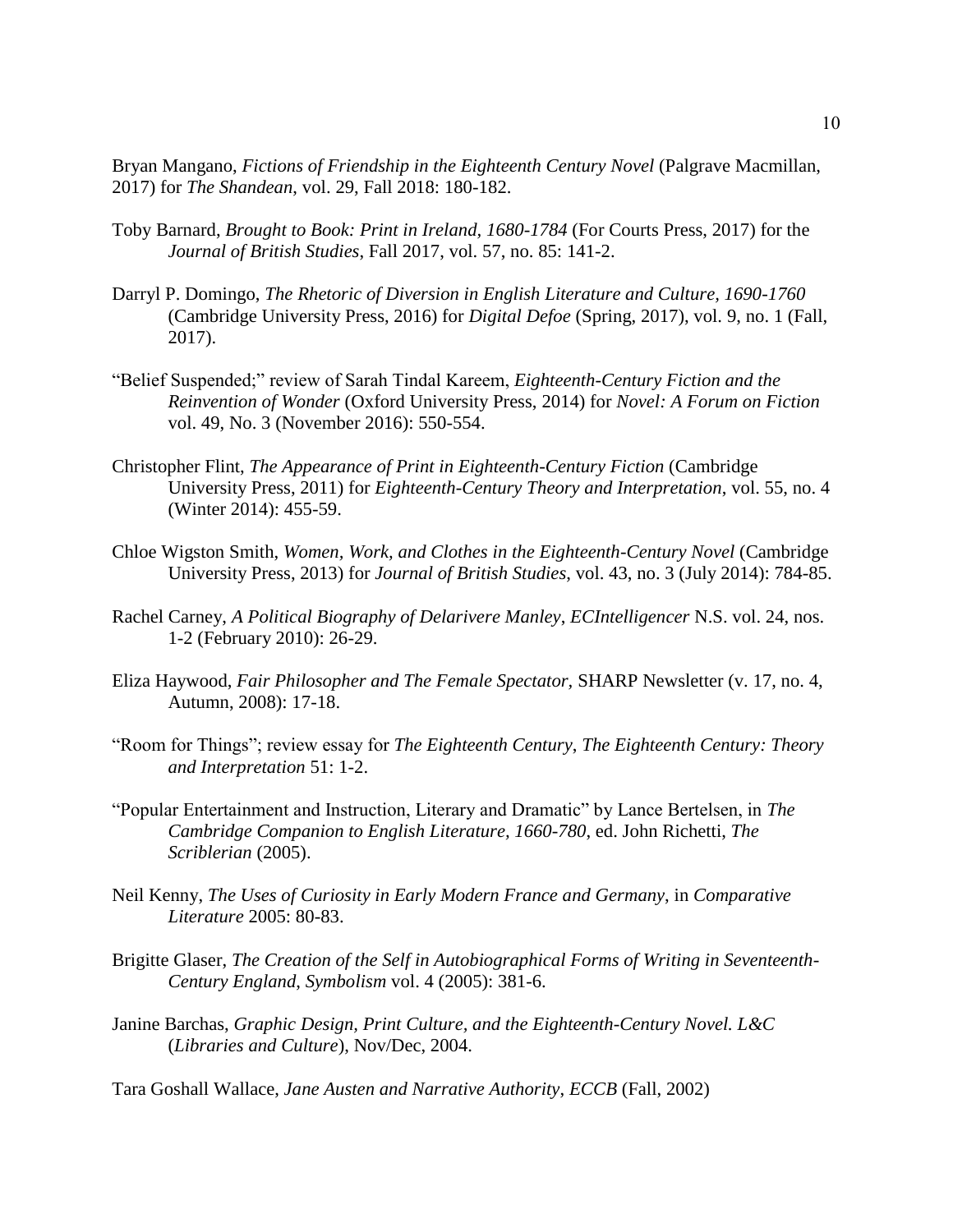- "Reading the Self." Review essay of Richard A. Barney, *Plots of Enlightenment: Education and the Novel in Eighteenth-Century England*, Morton, *The Politics of Spice*, and Leah Price, *The Anthology and the Rise of the Novel: From Richardson to George Eliot*, *Eighteenth-Century Studies* 355, 1 (Fall, 2001): 137-39
- Leah Price, *The Anthology and the Rise of the Novel: From Richardson to George Eliot*, *MLQ* (Fall, 2001): 123-6.
- Catherine Ingrassia, *Authorship, Commerce, and Gender in early Eighteenth-Century England: A Culture of Paper Credit*. *The Scriblerian* (Spring, 2001): 57-59.
- Clifford Siskin, *The Work of Writing: Literature and Social Change in Britain, 1700-1830*. *1650- 1850: Ideas, Aesthetics, and Inquiries in the Early Modern Era*, v. 6 (2000).
- Jo Alyson Parker, *The Author's Inheritance: Henry Fielding, Jane Austen, and the Establishment of the Novel*. *Yearbook of Comparative and General Literature* 47 (1999): 195-97.
- Anna R. Beer, *Sir Walter Raleigh and His Readers in the Seventeenth Century: Speaking to the People*. *Libraries and Culture* 34, 3 (Summer, 1999): 286-7.
- Robin Myers and Michael Harris, eds. *The Stationer's Company and the Book Trade, 1550-1990* (Oak Knoll, 1996) and *Antiquaries, Book Collectors, and the Circles of Learning* (Oak Knoll, 1997). *Libraries and Culture* 34, 1 (Winter, 1999): 80-82.
- Cynthia G. Franklin, *Writing Women's Communities: The Politics and Poetics of Contemporary Multi-Genre Anthologies* (1997). *Modern Philology* 98, 1 ( August 2000), 147-150.
- Frances Brooke, *The Excursion*, ed. Paula R. Backsheider (1996). *ECCB.*
- *New Essays on Samuel Richardson*, ed. Alvaro Rivero (1996). *Studies in the Novel* 30, 1 (Spring, 1998): 117-20.
- C. John Sommerville, *The News Revolution: Cultural Dynamics of Daily Information* (1996). *The Scriberian* (1996).
- Deborah D. Rogers, *The Critical Response to Ann Radcliffe* (1994). *Eighteenth-Century Fiction* 7, 3 (April, 1995): 320-22.
- Elizabeth Kowaleski-Wallace, *Their Fathers' Daughters: Hannah More, Maria Edgeworth, and Patriarchal Complicity*. *The Eighteenth Century: A Current Bibliography* [*ECCB*], n.s. 17 (1991): VI, 359-60.

Terry Lovell, *Consuming Fiction* (1987). *ECCB*, ed. Jim Springer Borck, n.s. 13 (for 1988), V.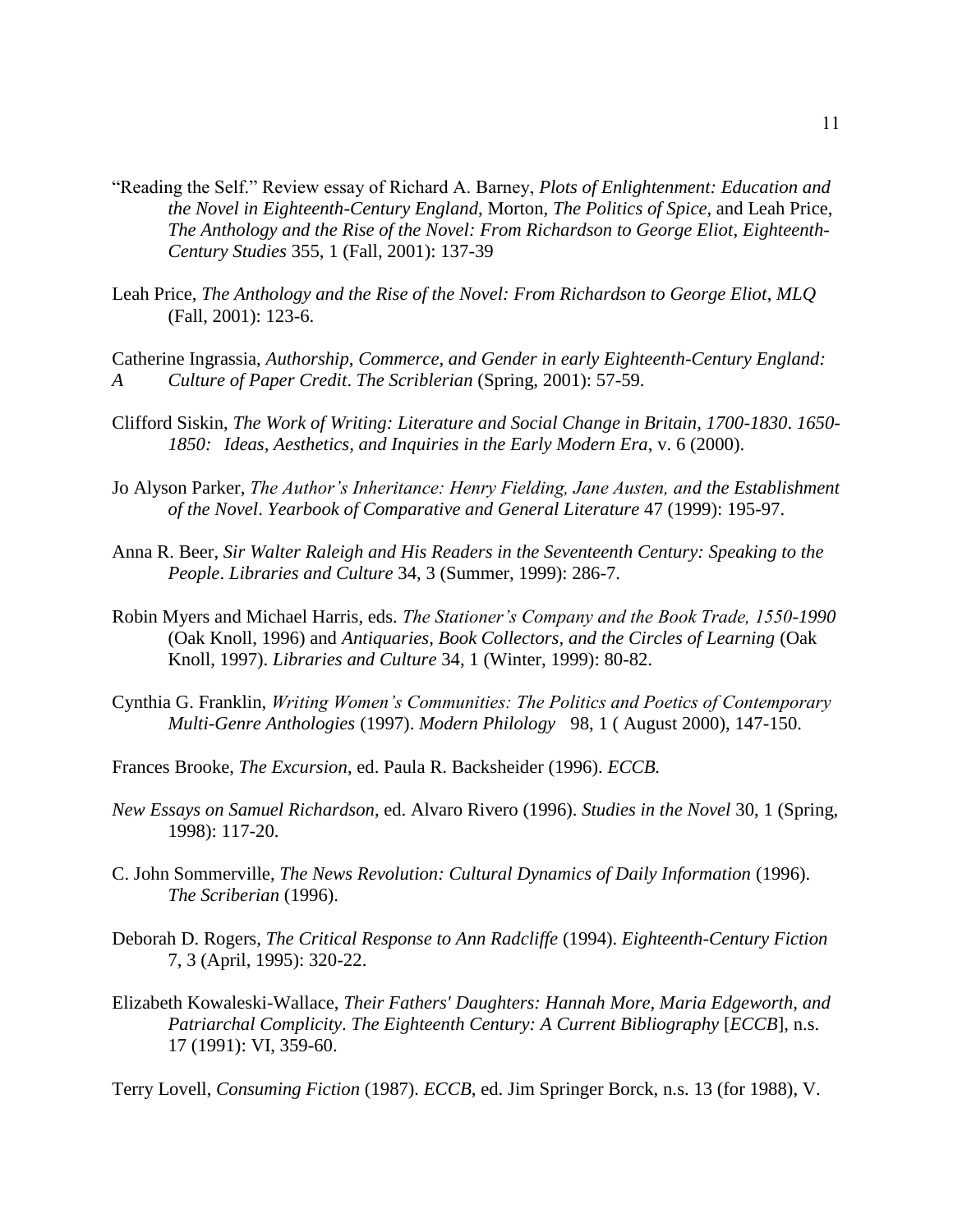322-23: Spring, 1994.

Barbara Everett, *Poets in Their Time* (1986). *ECCB*, Spring, 1991.

*Restoration and Revolution*, ed. William Myers (1986). *ECCB*, Spring, 1990.

- Patricia Phillips, *The Adventurous Muse: Theories of Originality in English Poetics, 1650-1760* (1985). *ECCB*, ed. Jerry Beasley; n.s. 10, V: 502-3.
- *Studies in Eighteenth-Century Culture*, Vol. 14. *South Atlantic Review*, 52, 2 (May, 1987): 123- 126.

#### **Abstracts:**

- "Reading Culture: Eighteenth-Century Anthologies." *The Johnson Society of the Central Region News Letter*, October, 1995: 3-4.
- "Literary Miscellanies: The Cultural Mediation of Fragmented Feeling." *MLA Database*, September, 1989.
- "The Comforting Noises of Telediction: The Language of Television Situation Comedy." *WHIMSY III: Contemporary Humor*. April, 1985: 141-143.

#### **Poetry:**

"The Enlightniad." *The EC/ASECS Intelligencer* n.s. 7, No. 2 (May 1993): 18-21. "The Profiad." *Thalia: Studies in Literary Humor* IV, 2 (Fall and Winter, 1981-82): 31-34. "The Profiad." (Abridged) *Studies in Contemporary Satire: A Creative and Critical Journal* 9 (Spring, 1982): 40-42.

#### COURSES TAUGHT:

#### **Undergraduate:**

 Composition The Function of Television (freshman seminar) Mystery, Murder and Madness (freshman seminar) Curiosity and Madness in English Literature (freshman seminar) Lockdown and Escape Stories The Strange Meanings of Things The Literatures of War and Peace Lockdown and Escape Stories Survey of English Literature, 1660 - 1990 Survey of English Literature 1700-2015 Literary Adventures in Spain Critical Reading Introduction to Literary Criticism: From Aristotle to Queer theory; Theories of Interpretation (sophomore and advanced) The English Idea of Classical Rome and Modern Italy Beauty and Meaning in Barcelonan Culture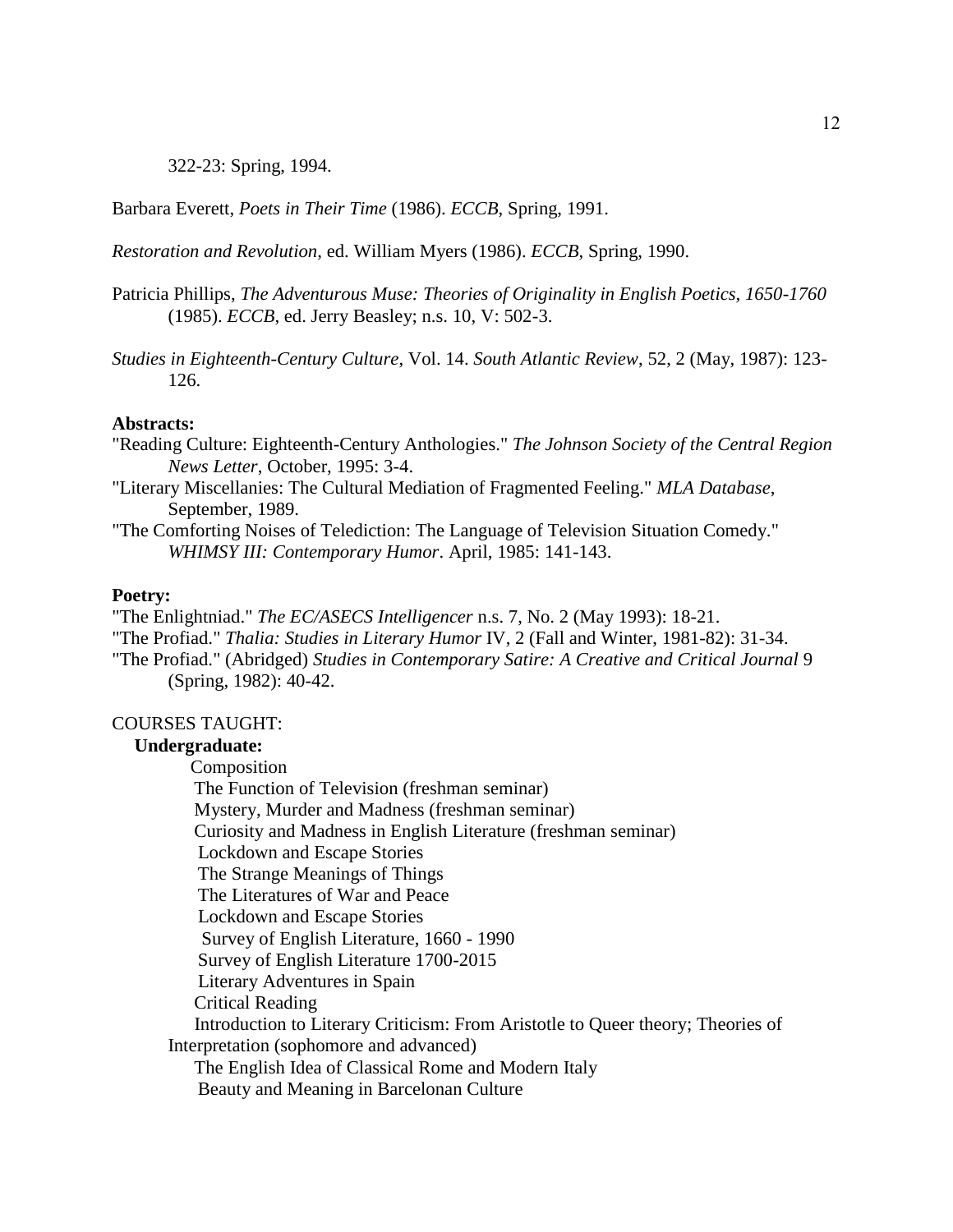Eighteenth-Century Satire Restoration and Augustan Literature Curiosity and Literature Eighteenth-Century Novel (Growth of the Novel) Restoration Drama Development of the Essay (senior seminar) Jane Austen and the Romantics (lower-level, advanced and senior seminar) The Phenomenon of Literary Popularity (senior seminar) Senior Thesis Colloquium The Romantic Novel and the Legacy of Jane Austen (Independent Study)

#### **Graduate:**

Satire Swift and Pope Eighteenth-Century Novel Jane Austen The Book in Literature and History The Early Gothic Novel The Phenomenon of Literary Popularity

#### **Independent Studies**:

Moliere and Restoration Comedy Curiosity and Early-Modern English Culture Gothic Novel Milton Romantic Poetry Modern British Fiction Captivity Narratives of Eighteenth-Century America Eighteenth-Century Prose Fiction Restoration and Augustan Literature Reason in the Eighteenth Century Special Topics in Interdisciplinary Eighteenth-Century Studies The History of Literary Criticism

### SERVICE:

## **College Service**:

Classics Search Committee (2011-12) Faculty Research Committee (2010-2012) Chair, Dean's Evaluation Committee (2009) General Education Council (2008-9) Secularism and Society Seminar Series (2007-8) Appointments and Promotions Committee (2006-7) Dean's Special Committee on Faculty Professional Development (2003-4) Faculty Liaison for the Trustees' Committee on Excellence (2003-4)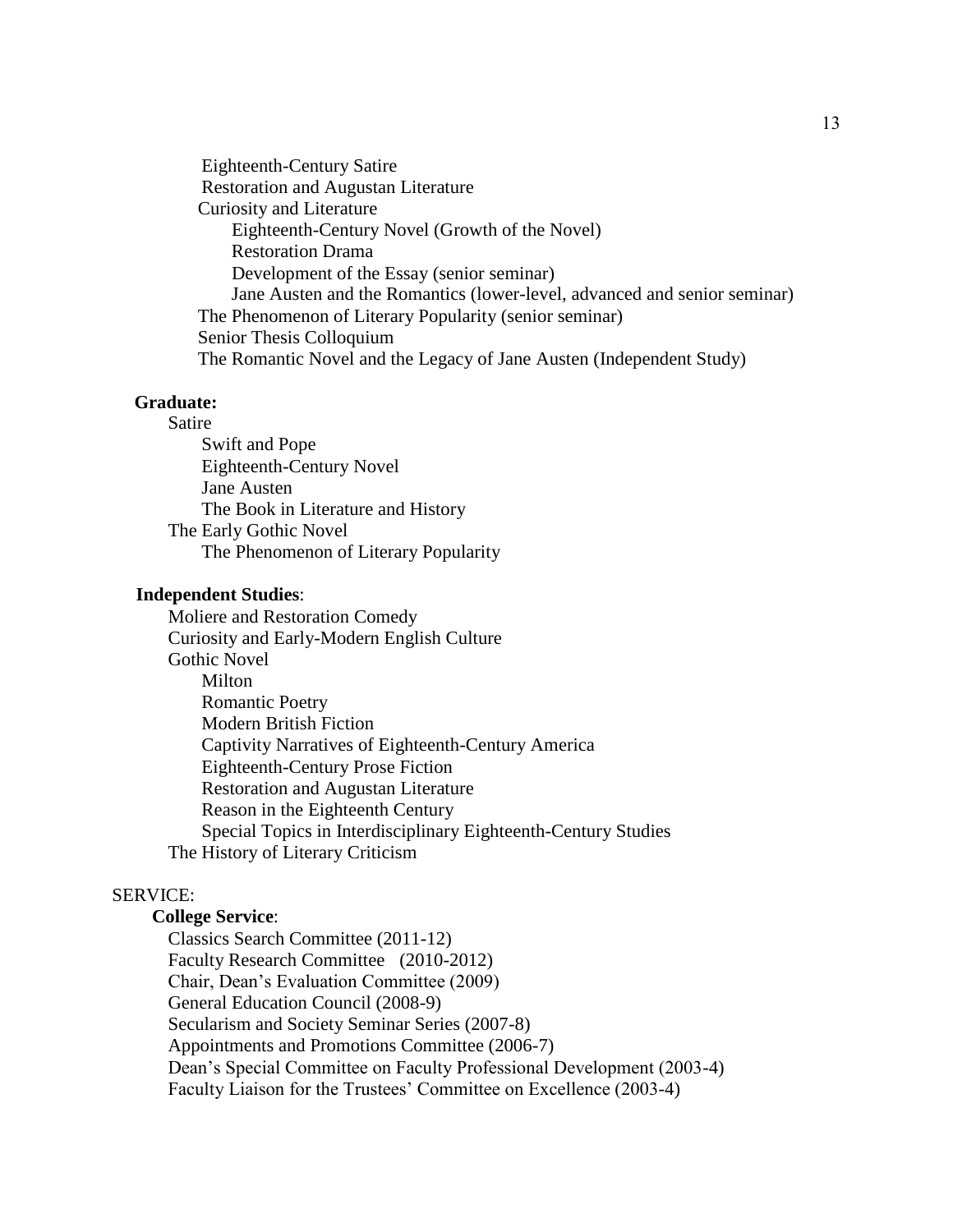Committee on Global Education (2003-4)

Library Committee (1999-2000)

Faculty Research Newsletter Advisory Committee (1999)

Student Dishonesty Committee (1996-7)

President's Advisory Committee on Public Speech (1995-6)

Educational Policy Committee [EPC] 1994

General Education Council [GEC] 1994

Consultant to the Appointments and Promotions Committee (1994-95) for the Music Department

Independent Degree Program Council (IDP); subcommittees: Special Projects Committee 1992-6; Committee on Internal Affairs 1996-8.

 Strategic Planning Teaching and Research Implementation Committee 1992-93 Faculty Research Committee 1992-1994

Counseling Center Advisory Committee 1992-94

College Affairs Committee 1990-92

Curriculum Committee 1989-91

Ad-hoc Women's Studies Grant Committee 1991

Judge of College Essay Prize 1991

Ad-hoc Subcommittee on Engineering and Computer Science 1990-1991

Ad-hoc Subcommittee on Experimental FTE 1989-90

Coordinator of Interdisciplinary Minor in Eighteenth-Century Studies 1987-2000 English Department Coordinator for Comparative Literature 1990-91

 Organizer and participant in Interdisciplinary Minor in Classical Tradition and Continuity 1987-2000

Faculty Conference Committee 1988-89

Graduate Studies Review Committee 1988-89

Theater and Dance Search Committee 1988-89

Director and Judge of the Public Speaking Contest 1984-88

Faculty Marshal at Commencement 1985-87

Internship Advisor for Communications (television, journalism, advertising, public relations) 1984-present

Speaker for the Student-Faculty Colloquium 1984

#### **Selected Departmental Service**:

Writer-in-Residence reappointment Committee 1999-2016 Romanticist EPC Committee (2011) Chair, Scholar Speakers' Series Committee 2007-9; Member 2007--- Poetry Search Committee 2008-9. Jan Cohn Thesis Prize Committee (Chair): 2006-- Curriculum Committee 2005-- A..K. Smith Funds Board 2005-- Departmental Chair 1999-2004 Renaissance Literature Search Committee, 1998-1999 Acting Chair 1995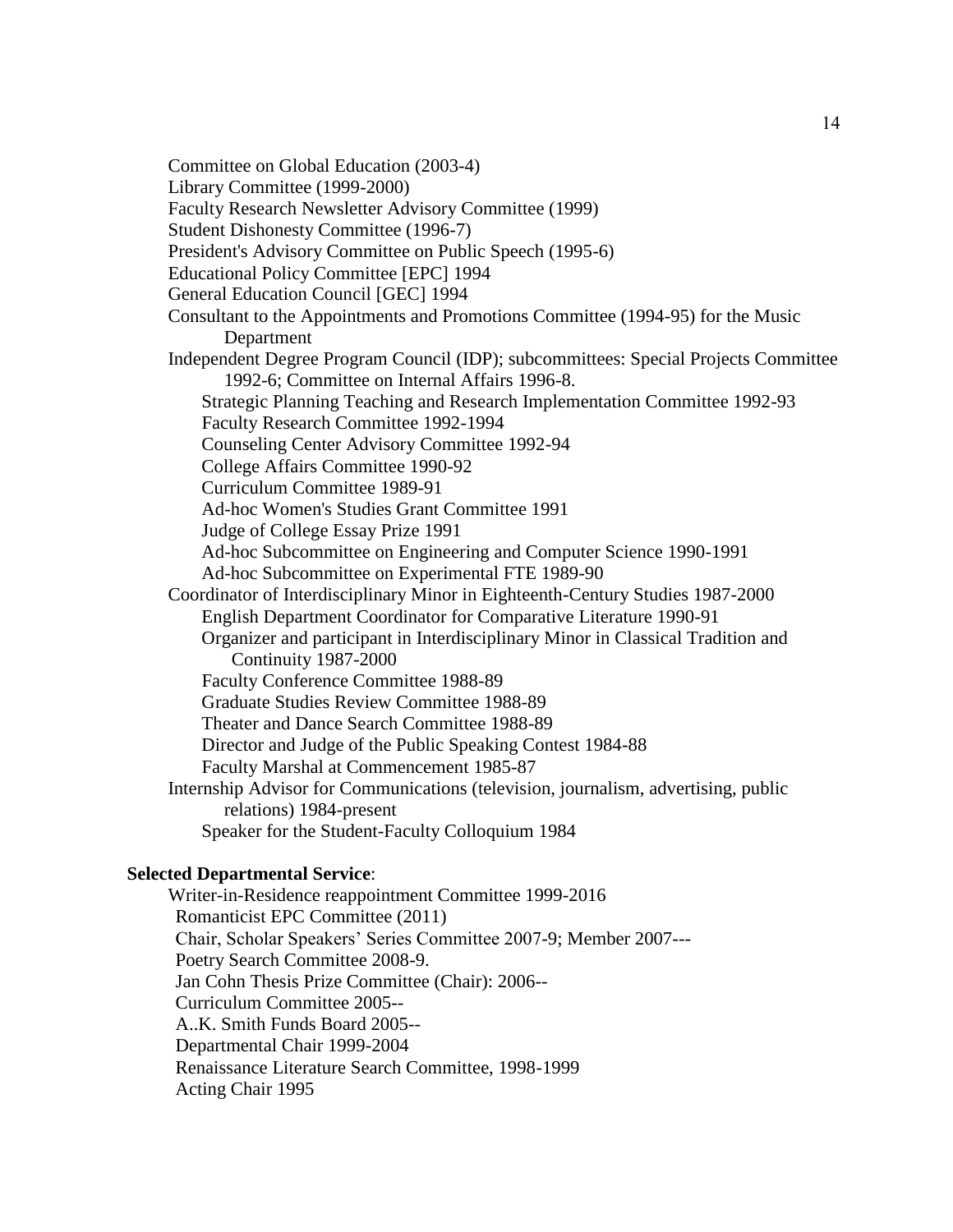Curriculum Committee 1987-88, 1994-6, 1999-2009 Director of the Graduate Program, 1996-7

 Graduate Studies Committee 1989-91, 92-93 Graduate Education Mentor 1990-91 English/American Studies Search Committee 1994-5 Coordinating Committee 1989-91 Search Committee for 18thC Replacement, 1987-88; 1992-93 American Studies Search Committee 1987-88 Alan K. Smith Endowed Chairs Search Committee 1986-88 Space Committee 1987-88 Committee on Faculty Leave Time 1986-87 Advisor for Senior Theses, Comparative Literature Theses and M.A. Theses 1984-present Secretary for Departmental Meetings 1984-87 Honors Committee 1984-85

#### **Professional Service**:

 Advisory Board for the Center for the Study of Text and Print Culture, Shanghai University of Finance and Economics, 2020-- Expert Reviewer for the European Science Foundation—Humanities 2019--

 Editorial/ Advisory Board, *Passages, Transitions, Intersections* Series, eds. Paola Partenza and Andrea Mariani (V&R unipress, Göttingen, Germany), 2015--

Editorial Board, *Eighteenth-Century Life*, 2014--

Board member, JASNA Breakout Sessions Selection Committee, 2011.

Clifford Prize Selection Committee, 2010.

Trustee of the Watkinson Rare Book Library at Trinity College, 2008-18

Reader for assorted universities, presses and journals,1996--

Founding Member and Member of the Fellowship Board for the American Society for

Eighteenth-Century Studies Women's Caucus Editing and Translation Fellowship, 2004-

Editorial Board, *Eighteenth-Century Thought*, 2002-

Advisory Board, *Eighteenth-Century Studies*, 2002-

Gottschalk Prize Selection Committee (2000-2001; 2004-5)

Executive Board, North-Eastern Society for Eighteenth-Century Studies, 1998-9

Editorial Board, *Studies in the Eighteenth-Century Novel*, 1998-2020

Editorial Board, *The Works of Tobias Smollett*, 1997–

 Regional Delegate to the Modern Language Association for New England and Eastern Canada 1996-9

 NEH Panelist for the College Teachers and Independent Scholars Fellowship Program 1993, 1999

NEH Panelist for Subvention Program 1993

Reader for the NEH and assorted University presses.

South-Central Society for Eighteenth-Century Studies Award Judge 1993

 American Society for Eighteenth-Century Studies Member of the Ad-hoc Committee on Annual Meeting Participation 1986.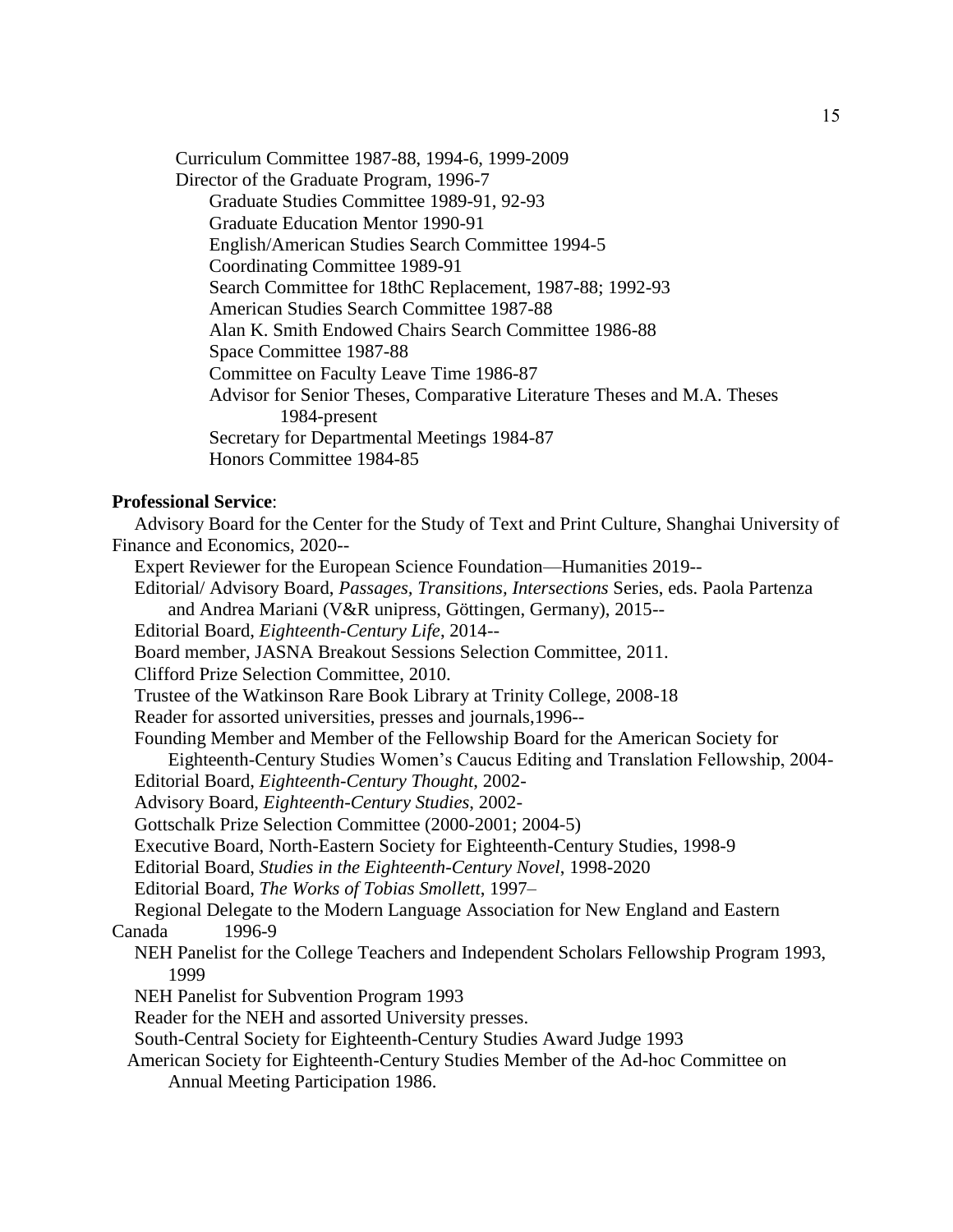#### **Professional Memberships**:

 Johnsonians Jane Austen Society of North America American Society for Eighteenth-Century Studies Aphra Behn Society East-Central American Society for Eighteenth-Century Studies Eighteenth-Century Scottish Studies Society Western American Society for Eighteenth-Century Studies Modern Language Association New England Women's Studies Association North-Eastern American Society for Eighteenth-Century Studies Society for the History of Authorship, Reading and Publishing South-Central Society for Eighteenth-Century Studies Canadian Society for Eighteenth-Century Studies

### **Invited Scholarly Talks**:

"So Much to Read! So Little Time! Booksellers' Solutions to the Eighteenth-Century Explosion of Printed Pleasures." Plenary Lecture for the "Reading Miscellanies/Miscellaneous Reading" Conference of the Journal Literature Research Group, Cologne, Germany: August 29, 2019.

"Collecting and Recollecting: Defoe's Survival Guide to Exile*.*" Plenary Lecture for the Center for Eighteenth-Century Studies Joint Conference, York University, York, U.K., 12 July 2019.

"Gender and Things in Pope and Austen." York Research Lecture, York University, York, U.K., 17 October 2017.

- "Alexander Pope and the History of Curiosity." Symposium on Curiosity in Multidisciplinary Perspective, University Of Pennsylvania, 9 December 2016.
- "The Pen has been in Their Hands': Representations of Authors and Audiences in the Long Eighteenth Century." In progress for The Symposium on the Circulation of Knowledge, 1450-1850. Edinburgh, July20-21, 2015.
- "Sloane's Voyage in Literature." "The Sloane Enterprise: A Voyage to Jamaica at the Royal Society." The Royal Society, London, 14 January 2014.
- "Books as Collections: Accumulation and Possession in British Eighteenth-Century Literature," Symposium on Textual Studies, Book History and Digial Humanities, Loyola University, Chicago, IL, 25 February 2012.
- "Sir Hans Sloane and the Literary Reputation of the Collector." NYU Seminar on "Collecting," New York University, Institute for the Fine Arts, 7 April, 2011.
- "Collecting." "Curiosity and Method Symposium," *Cabinet Magazine*, Princeton University, Princeton, N.J., April 9, 2011.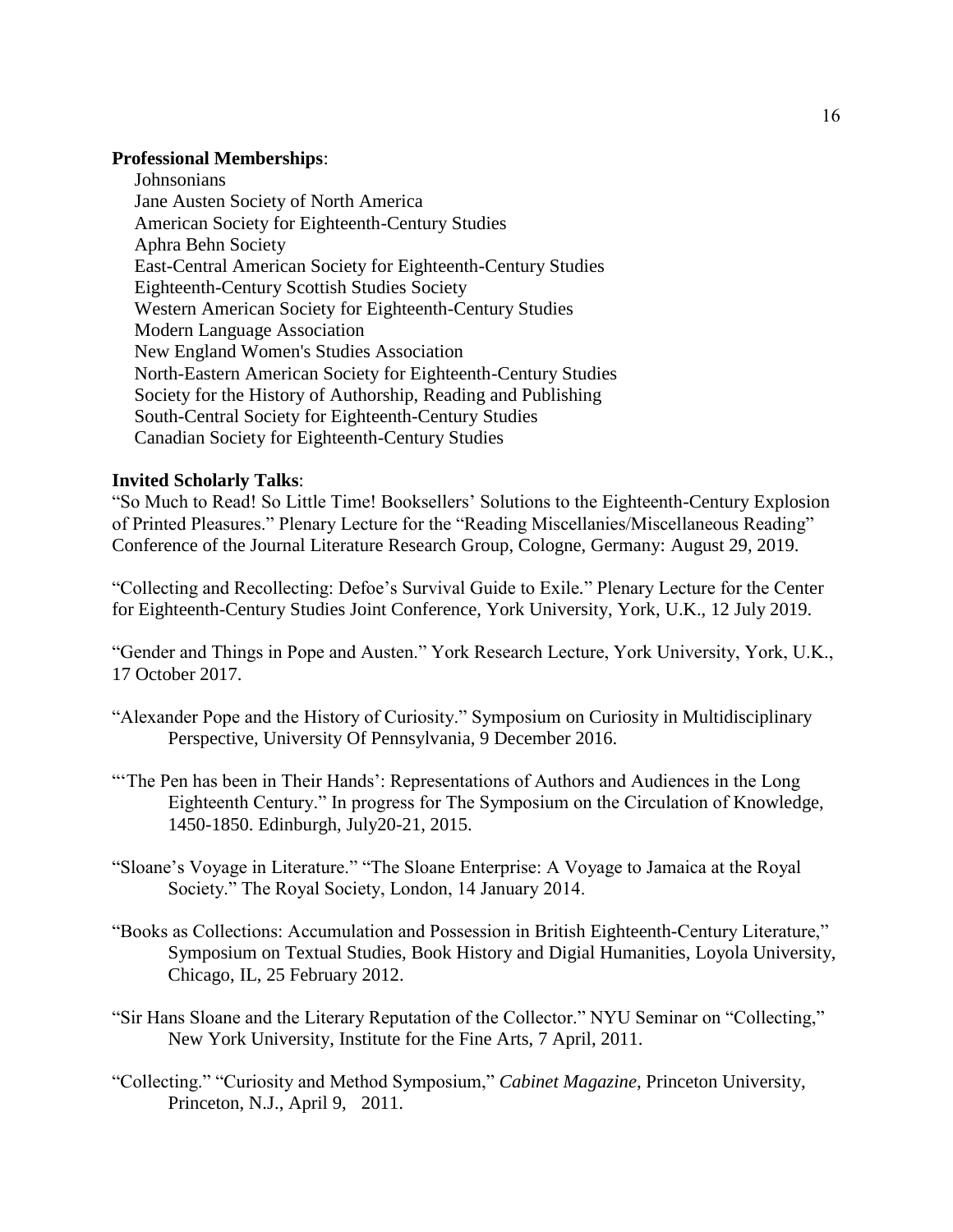- "Jumbled Meanings: Things and Collections in *Gulliver's Travels*." Sixth Münster Symposium on Jonathan Swift, Ehrenpreis Center for Swift Studies, Westfälische Wilhelms-Universität, Münster, Germany, 20-22 June 2011.
- "Laughing to Herself: Austen's Juvenilia and the Development of Art." Keynote Speech for the Jane Austen Conference, Middle Eastern University, Ankara, Turkey: 17 December 2010.
- "'Pleasure in a Good Novel': Gender, and the Regency Reader." Chawton Lecture Series, 14 December 2010.
- "Collecting and Eighteenth-Century Literature." The Columbia University Seminar in Eighteenth-Century European Culture , Columbia University, New York, 28 October, 2010.
- "Sublime Oddity: Eighteenth-Century Collecting and Literary Technique." Queen Mary's College, London, 12 May, 2010.
- ""Sloane's Ranges: Shifts in Sir Hans Sloane's Literary Reputation in the Eighteenth Century." "From Books to Bezoars: The International Conference on Sir Hans Sloane, physiciannaturalist-collector; The British Library 7-8 June 2010.
- "The Rise of the Reader's Genre, or In Defense of the Anthology." Keynote Lecture for Conference on Anthologies, Trinity College, CT, March 12-14, 2010.
- "Reading Collections." University of New Hampshire Book History Lecture Series, 6 November 2009.
- "What do you see? The Informal Practices of Empiricism in Eighteenth-Century Britain." Reformation to Reform Seminar for Oxford University, 23 February 2009.
- "Script to Print: Preserving Authority and Authenticity in Early Published Miscellanies," Scriptorium: Medieval and Early Manuscripts OnLine, Cambridge University, 3-4 July 2008.
- "Representations of Curiosities: Early-Modern Responses to Transgressions of Nature and Culture," "Lusus Naturae: Transformations of an Ancient Topos in Science and Art," University of Humbolt, Berlin, April 10-12, 2008.
- "The Origin of the Stereotype of the Mad Scientist," University of Roehampton, London, 13 February 2008.

"Jane Austen," Fordham University in London, 15 February 2008.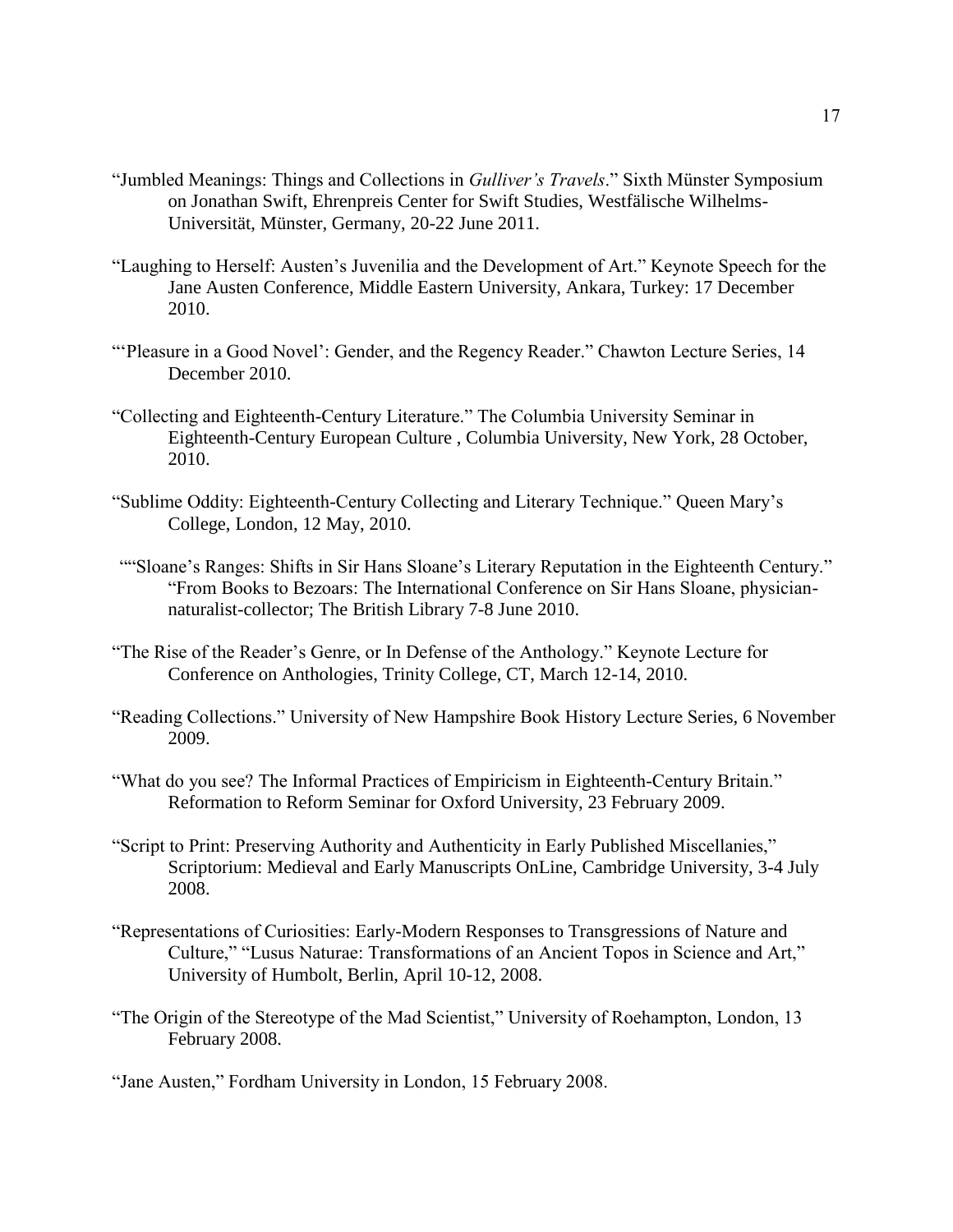- "Urban Meaning-Making: the Early Museum and Empirical Identity," Restoration to Reform Seminar, University of Cambridge, 11 February, 2008.
- "The Mad Scientist." Public Lecture for Lafayette College, PA: October 12, 2007.
- "Reading Collections: The Literary Discourse of Eighteenth-Century Libraries." Bookish Histories Conference, University of Ottawa, August, 2007.
- "Collecting the Self." Plenary for the Imperial Curiosity: Colonialism and Its Aftermath Conference at the University of Tasmania, Tasmania, Australia, June 27-30, 2007.
- "Ironic Things: Collecting Cultures in Eighteenth-Century Literature," Nichol Smith XVIII Seminar, University of Otago, New Zealand, April 11-14, 2007.
- "Collecting Things." Roundtable Participant, American Society for Eighteenth-Century Studies, Atlanta, Georgia, 2007: March 21-25.
- "Writing on Writing: The Battle between Subjects and Objects in Eighteenth-Century Literature." The DeBartolo Conference on Eighteenth-Century Studies, Tampa, FL, 16- 18 Feb, 2006.
- "The Sprit of Things: The Occult in Eighteenth-Century Commodity Culture." The University of Kansas Lecturer and Readers Early-Modern Colloquium Series, March 7-9, 2004.
- "Daring to Laugh: Jane Austen and Literary Jokes." The "Daring Women, 1660-1830" Symposium, Noel Memorial Library, Shreveport, LA. March, 2004.
- "Misreading and Right Reading in Jane Austen." Jane Austen Society of North America, Westport, CT. September 20, 2002.
- "Collecting Oneself and Other Curiosities." Plenary Speaker for the Symposium on Thing Theory, Texas A & M University, October 12, 2002.
- "Unburied Bodies and Empirical Eyes." Friday Forum Lecture Series, The Graduate Center, CUNY, 2 April 2002.
- "Resentment Never Dies: Ghostly Grievances." Plenary Speaker for the Aphra Behn Society Conference, Daytona Beach, Fl, 26 October, 2001.
- "The Mad Scientist: The Creation of a Literary Stereotype." Plenary Speaker for the Conference on Science and the Imagination, Shreveport, LA, November 8-11, 2001.
- "Seeing Revolutions in the Eighteenth Century." Plenary Speaker for the South-Central Society for Eighteenth-Century Studies. Fayetteville, AK. 1 March, 2001.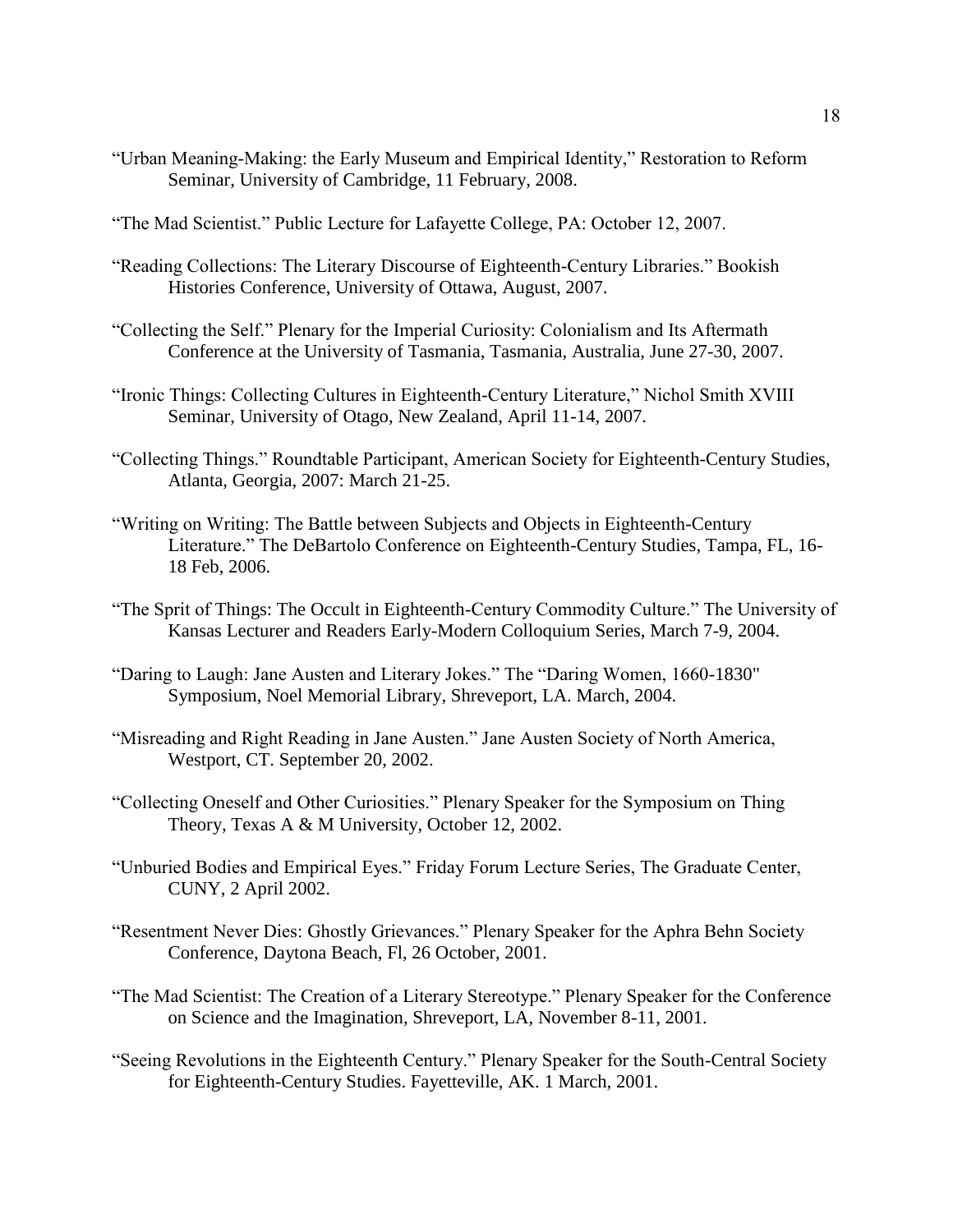- "Curiosity and Curiosities: Peeping and Transgression in the Eighteenth Century." Yale University Colloquium for Eighteenth and Nineteenth Century Studies. 1 December 2000.
- "Animal Magic in Eighteenth-Century Culture." Columbia University's Seminar in Eighteenth-Century Studies, New York, 20 December, 1999.
- "Connoisseurship and the Literary Collection." Keynote Lecture for the International Symposium on "Anthologies of British Poetry." Eberhard-Karls-Universitat Tubingen, Seminar fur Englische Philologie, Blaubeuren, 19 October, 1999.
- "What Books Prove in *Northanger Abbey*." Jane Austen Society of North America, Quebec, Canada, October, 1998.
- "Curiosity and Culture: A Colloquium on Inquiry from Columbus to Colombo." University of Texas at Austin Humanities Program, March 1998.
- "The Reading Subject and the Literary Anthology." Institute for the Research and Study of Women and Gender, Columbia University, October 1997.
- "Eighteenth-Century Anthologies." The Center for Literary and Cultural Studies, Harvard University, Cambridge, MA. September, 1996.
- "Lies and Literature in Jane Austen's Novels." Jane Austen Society of North America, 19 March 1995.
- "Reading Culture: Anthologies in the Eighteenth Century." The Johnson Society of the Central Region, Madison, Wisconsin. 21 April 1995.
- "Jane Austen and Tradition." Keynote Speech for the Inauguration of the Connecticut Jane Austen Society. 4 December 1994.
- "Making Books from Miscellanies." The Columbiad Club, 10 January 1995.
- "The Eighteenth-Century Literary Miscellany." The Eighteenth-Century Workshop, The University of Chicago, Spring 1994.
- "Eighteenth-Century Literature." Commentator. Western British Studies Conference, Albuquerque, NM: October, 1993.
- "Literary Miscellanies: Politics and Aesthetics, 1660-1800." McMaster University, Hamilton, Ontario, Canada, 21 August 1991.
- "Curiosity/Curiosities in Eighteenth-Century England." New England Conference of English Teachers. Loomis Chaffee School, Windsor, CT, 20 April 1990.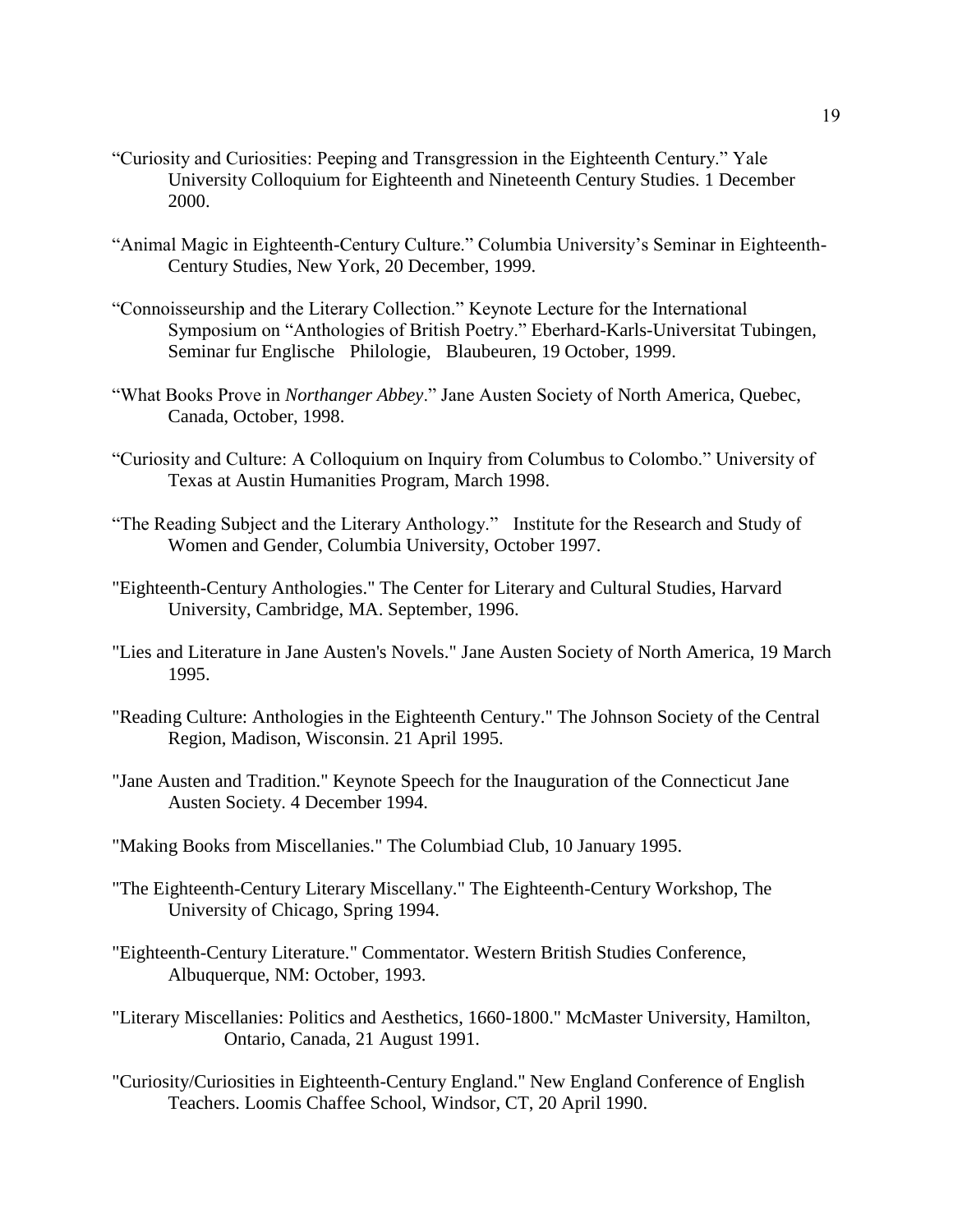### **Selected Presentations**:

"Monstrous Desire: Female Frustration and Personality Distortion in Frances Sheridan's *The Memoirs of Miss Sidney Bidulph*," NEASECS, New York: University of Rochester, October 11- 14, 2018.

"Advertising Women: Gender and the Vendor in the Medical Marketplace of Print," *SHARP* Conference, Sydney, Australia, 9-12 July, 2018.

"The Trouble with Virtue in Sarah Fielding, Henry Fielding and Frances Sheridan," *BSECS* Oxford University, Oxford, U.K. 3-5 January 2018.

- "Jewels and the Body: Material Culture in Shakespeare and Austen." American Comparative Literature Association, Utrecht, Netherlands, 14-17 July 2017.
- "'What Oft was Thought': Wit, Conversation, Poetry and Pope in Jane Austen's Works." Jane Austen and the Arts Conference, SUNY Plattsburgh, NY. March 23-25, 2017; March 23- 25, 2017.
- "'Preserve what Secrets are intrusted to you': Service and Secrecy in Defoe's *Roxana.*" Canadian Society for Eighteenth-Century Studies, Kingston, Ontario, 26-30 October 2016.
- "Selling the Self: Authorial Advertisement in Eighteenth-Century Britain," American Society for Eighteenth-Century Studies, Los Angeles, CA. March 18-21, 2015.
- "Sexing the Text: 'Male' and 'Female' Novels, 1770-1830. Joint Eighteenth-Century Scottish Studies Society and Canadian Society for Eighteenth-Century Studies, Montreal, Canada, Oct. 15-18, 2014.
- "Death, Collecting and the Object: The Rape of Meaning in Pope's *Rape of the Lock*." South-Century Society for Eighteenth-Century Studies, Austin, TX, 21-23 February, 2013.
- "The Uses and Abuses of Things: The Objections of Objects in Pope's *Rape of the Lock*." The Northeastern Society for Eighteenth-Century Studies, Wesleyan University, Middletown, CT, October 11-13, 2012.
- "The Individual and Material Objects." Panel Chair for the Northeastern Society for Eighteenth-Century Studies, Wesleyan University, Middletown, CT, October 11-13, 2012.
- "Alexander Pope for All Seasons: Romanticizing Pope in Booksellers' Literary Beauties." 10<sup>th</sup> International Conference on the Book, Barcelona, Spain, June 30-July 1, 2012.
- "Admiring Pope 'No More than Is Proper': Romanticizing Alexander Pope in Bookseller's Beauties." American Society for Eighteenth-Century Studies Conference, San Antonio, Tx, 22-25 March 2012.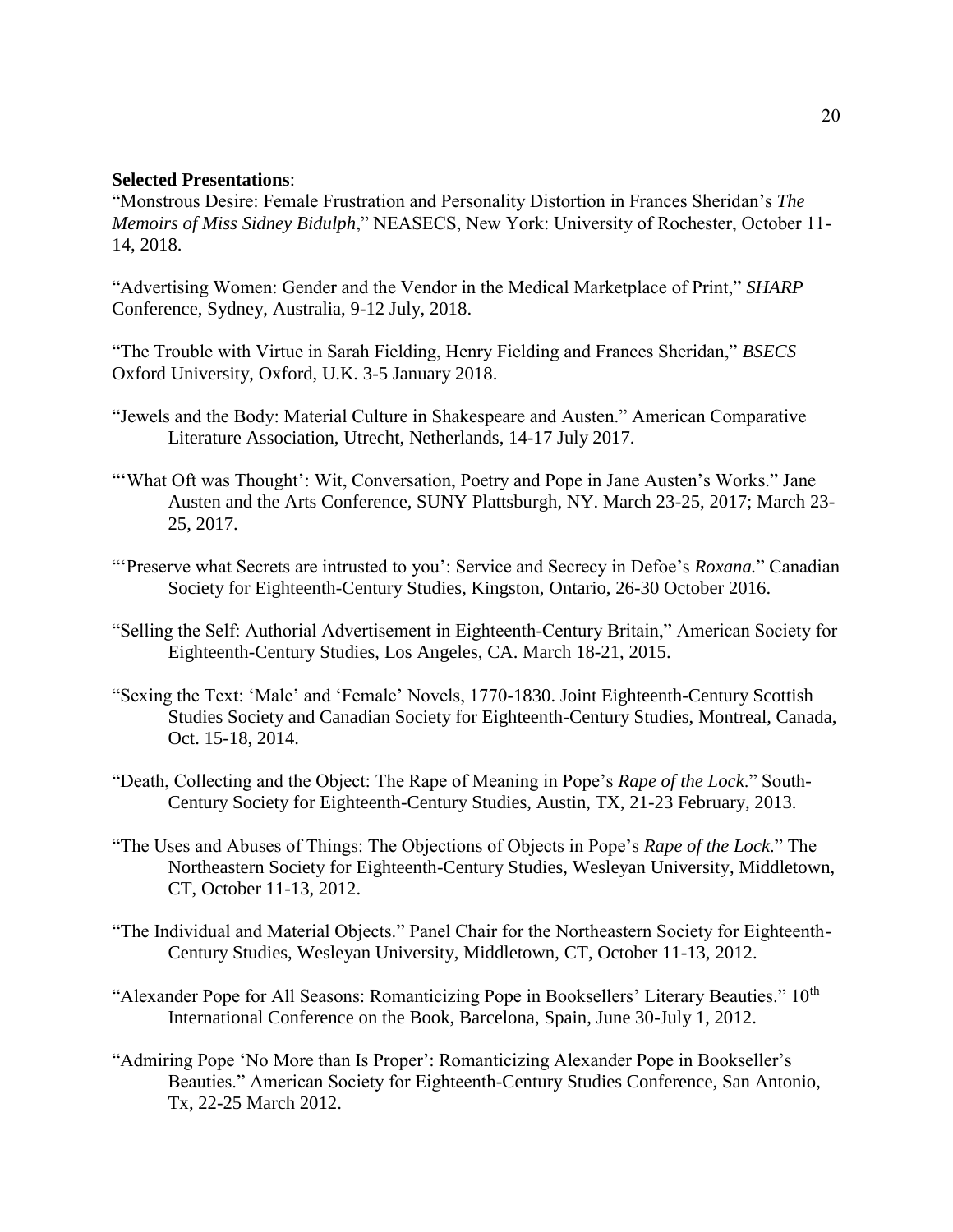- Participant in the "Inter-Disciplinary Approaches to Eighteenth-Century Material Culture" panel, Chaired by Michael Yonan, American Society for Eighteenth-Century Studies Conference, San Antonio, Tx, 22-25 March 2012.
- "'The Foremost Toyman of his Time': Sir Hans Sloane and the Reputation of the Antiquary." David Nichol Smith Conference for Eighteenth-Century Studies, Melbourne, Australia, July 4-8, 2011.
- "The Foremost Toyman of his Time': The Celebrity of Sir Hans Sloane." American Society for Eighteenth-Century Studies Conference, Vancouver, CA: 16-19 March 2011.
- "'Male' and 'Female' Novels? Gendered Fictions and Gendering Them, 1770-1830." South-Century Society for Eighteenth-Century Studies, St. Simons Island, GA: 17-20 February, 2011.
- "Sir Hans Sloane and the Reputation of Eighteenth-Century Collecting." East-Central American Society for Eighteenth-Century Studies, Pittsburgh, PA, Dec 4-7, 2010.
- "Collecting Impressions: Antiquarianism and Attention to Detail in the Literature of the Eighteenth Century." Invited talk for the "Distraction" panel, American Society for Eighteenth-Century Studies, Albuquerque, NM, March 16-20, 2010.
- "Jane Austen and Caledonian Sentiment." Eighteenth-Century Scottish Studies Society, St. Andrews, July 2-5, 2009.
- " Seeing and Superstition: Empirical Practices in the Early-Modern Museum." Invited talk for the "Absorption" panel, American Society for Eighteenth-Century Studies, Richmond, VA, 2009 .
- "Collecting Ambivalence: Books and Things in Eighteenth-Century British Culture," Northeastern Society for Eighteenth-Century Studies, Geneva, New York, 30 October-1 November, 2008.
- "Trivial Things; The Underworlds of Gay's Object-Epic," American Society for Eighteenth Century Studies, Portland, Oregon, March 26-30, 2008.
- "Reading Identity: The Representation of the Library in Eighteenth-Century Culture," South-Central Society for Eighteenth-Century Studies, New Orleans, April, 2008.
- "Collecting Ironies in Eighteenth-Century Museum Catalogues." North-Eastern Society for Eighteenth-Century Studies, Dartmouth, October 25-57, 2007.
- "Encountering Things and Urban Identity,"American Society for Eighteenth-Century Studies, Atlanta, Georgia, 2007: March 21-25.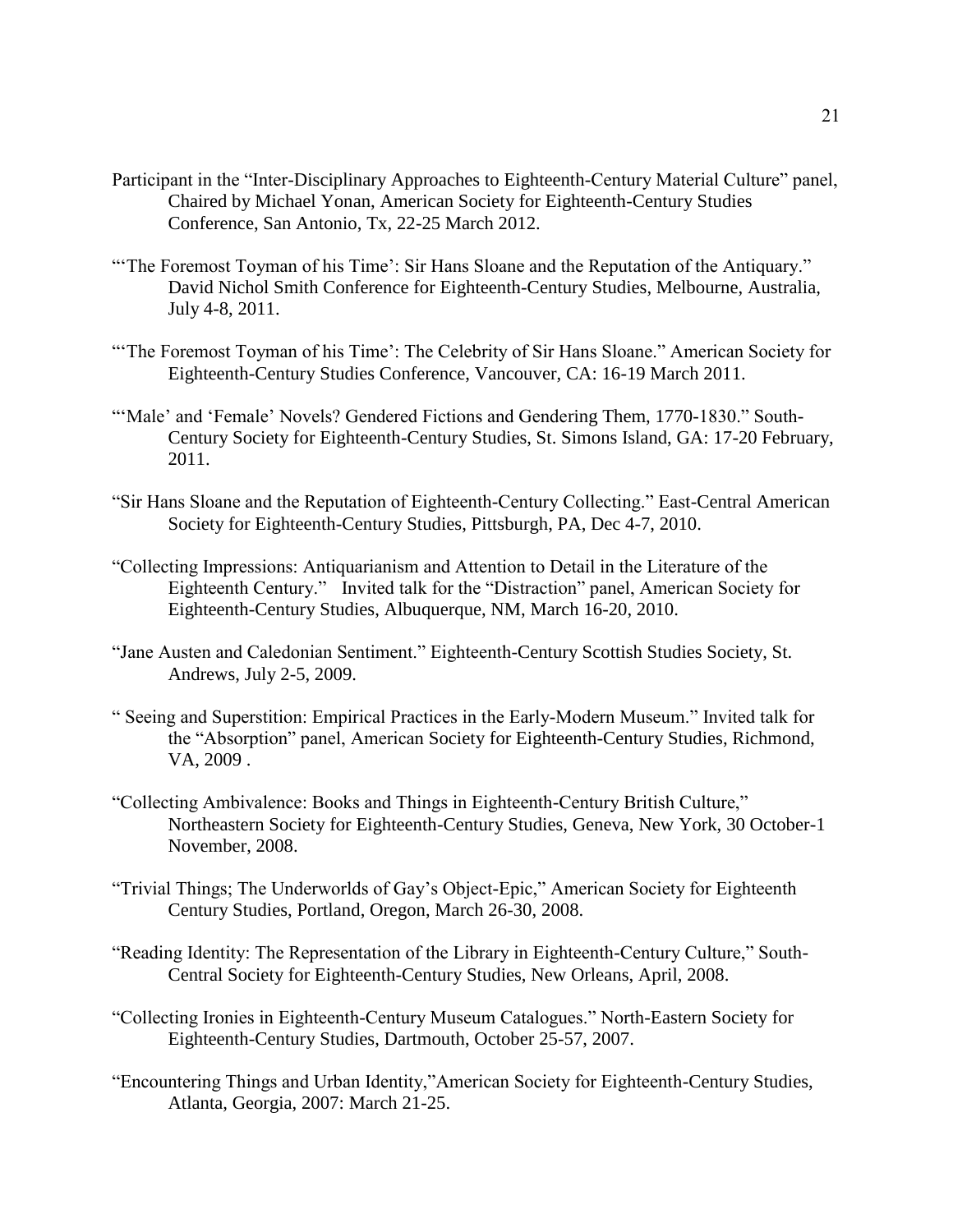- "What's in a Thing? Advertising Discourse in Eighteenth-Century Poetry," North-Eastern Society for Eighteenth-Century Studies, Salem, MA. November, 2006.
- Chair, "Collecting Cultures" for the American Society for Eighteenth-Century Studies Conference in Montreal, March 30-April 1, 2006.
- "Curious Count Boruwlaski: Dwarfing Difference in Eighteenth-Century Culture" for the Eighteenth-Century Scottish Studies and The Hungarian Society for Eighteenth-Century Studies Joint Conference, Budapest, June 23-26, 2005.
- "Devilish Objects in Eighteenth-Century Literature" for the British Society for Eighteenth-Century Studies, St. Hugh's College, Oxford, January 6-8, 2005.
- "Sister or Spiteful Satirist? Editing Horridness in Jane Austen's *Northanger Abbey*" American Society for Eighteenth-Century Studies, Boston, 26 March 2004.
- "Desiring Things: Advertisements and Wants on the Tea-Table" for the North-Eastern American Society for Eighteenth Century Studies, New York, 17-19 October, 2003.
- "Spectred Streets and Haunted Hills: Urban and Rural Ghosts in Eighteenth-Century England." South-Central Society for Eighteenth-Century Studies, Fort Worth, TX. 2-6 March 2003.
- "Wants and Goods in Haywood's Fiction." Chawton Conference on Women Writers, Chawton, England. July, 2003.
- "Self-Representations: Advertisement and Uncertainty in Jane Austen's *Northanger Abbey.*" Modern Language Association, December 30, 2003.
- "The Passion of the Mind: Curiosity and the Lust to Know in Early Modern Literature and Culture." Interdisciplinary Conference on the Emotions, German Historical Institute, Washington D.C. 7 November 2002.
- "London Haunts: The Literary Foot-Prints of Eighteenth-Century Ghosts." Society for the History of Authorship, Readings, and Publishing Conference on Literary London, 12-13 September 2002, London, England.
- "The Modernization of the Supernatural: Female Ghosts and Enlightened Eyes." North-Eastern Society for Eighteenth-Century Studies, New York, N.Y., 17-19 October 2002.
- "The Want Ads: Advertising and Narrative Desire in Haywood and Defoe." American Society for Eighteenth-Century Studies, Colorado Springs, 5 April, 2002.
- "Rising Above Worldly Cares in the Hot Air Balloon." South-Central Society for Eighteenth-Century Studies, South Padre Island, TX. 21 Feb. 2002.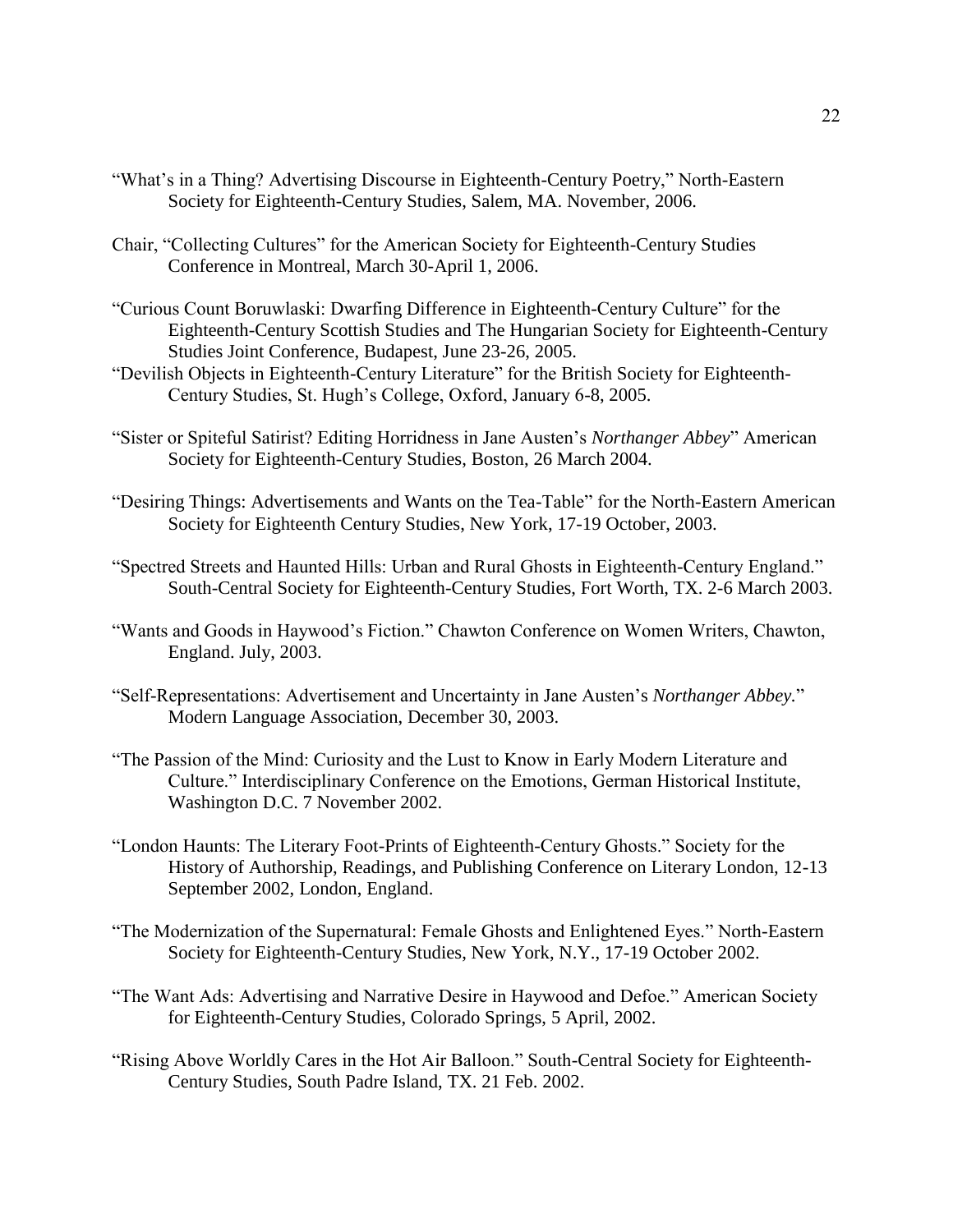- "'Maniak or Demoniak'? The Last Eighteenth-Century Witch." American Society for Eighteenth-Century Studies, New Orleans, 19 April, 2001.
- "Seeing Beyond Yourself: Ambition and the Occult". The North-Eastern Modern Language Association, Hartford, Connecticut. 31 March, 2001.
- "'New Longitudes': Sex, Science, and the Discovery Poems of the Early Eighteenth Century." British Society for Eighteenth-Century Studies, St. John's College, Oxford University, Oxford. 3 January, 2001.
- "European Monsters through English Spectacles." The North-Eastern Society for Eighteenth-Century Studies, Portland, Maine. October, 2000.
- "Jane Austen and the Circulating Novel." The South-Central Society for Eighteenth-Century Studies, Baton Rouge, March 2000.
- "Dancing Dogs, Wonderful Pigs, and Conjuring Magicians: the Late-Eighteenth-Century Ridicule of Reason." American Society for Eighteenth-Century Studies, Philadelphia. April, 2000.
- "The Loss of Self in Curiosity: Radcliffe and Godwin." Western Society for Eighteenth-Century Studies Conference, Las Vegas, February, 2000.
- "From Thing to Thought: Possession and Obsession in the Printed Museum." American Society for Eighteenth Century Studies. Milwaukee, April, 1999.
- "The Literary Anthology: From Bundle to Book to Series to Library." The DeBartolo Conference in Eighteenth-Century Studies, Tampa, Florida, Feb. 1999.
- "Peeping in the Pages: The Prying Woman and the Novel." South-Central Society for Eighteenth-Century Studies, San Antonio, TX, February 1998.
- "Publishing Choice/Choice Publishing: Eighteenth-Century English Literary Anthologies." The Society for the History of Authorship, Reading and Publishing, Cambridge, UK, July, 1997.
- "European Monsters: Curious Evolution in the Eighteenth Century." Eighteenth-Century Studies, Nashville, TX. April, 1997.
- "Jane Austen and Literary Boundaries." East-Central American Society for Eighteenth-Century Studies, Washington D.C. November, 1996.
- "Reading Performance in Eighteenth-Century Literature." North-Eastern Society for Eighteenth-Century Studies, Worcester, MA. September, 1996.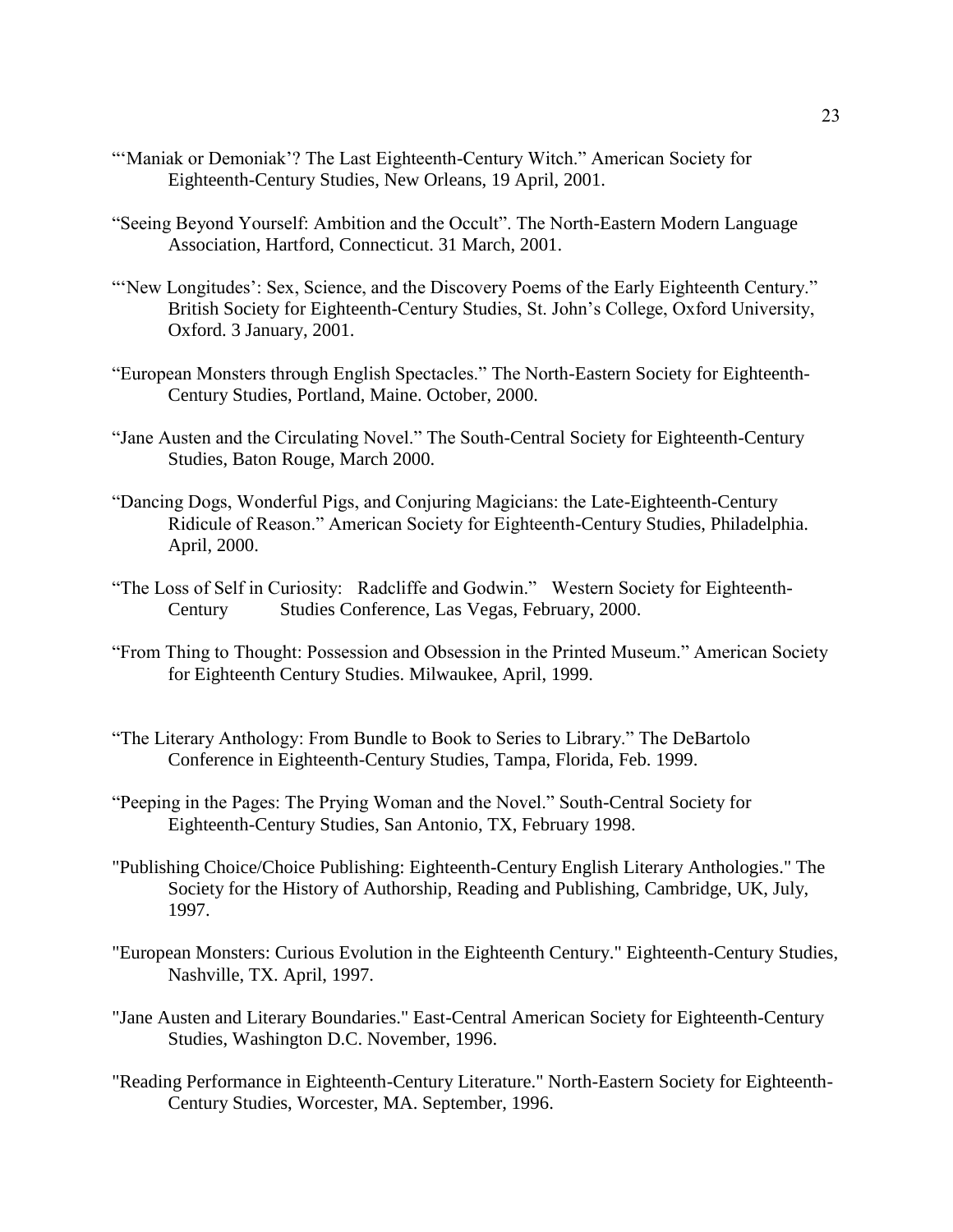- "The Anthology and the Canon." American Society for Eighteenth Century Studies. Austin, TX: March, 1996.
- "Titular Titillations: Cultural Be/Headings". South-Central Society for Eighteenth-Century Studies, New Orleans. February, 1996.
- "Materialism and Meaning: The Book as Object." Panel chair. South-Central Society for Eighteenth-Century Studies, New Orleans. February, 1996.
- "Forging Literary History: Eighteenth-Century Literary Collections." American Society for Eighteenth-Century Studies, Tucson, Arizona: April, 1995.
- "Reading Like A Man." The DeBartolo Conference. Tampa, Florida. Spring, 1994.
- "The Birth of the Literary Anthology." The Grolier Club. North-Eastern American Society for Eighteenth-Century Studies, New York City, October 1994.
- "Pocket Libraries: Literary 'Beauties' of the 1780s and 1790s." Western British Studies Conference, Albuquerque, NM: October, 1993.
- "Commodifying Natural Pleasure: Eighteenth-Century Spa Literature." Aphra Behn Society, Portland, ME: September, 1993.
- "(P)Leisure Places in Eighteenth-Century England." South-Central Society for Eighteenth-Century Studies, Baton Rouge, Spring, 1993.
- "(P)Leisure Reading and Sexual Tourism, 1714-1740." SEASECS Conference, Birmingham, AL, 11 March 1993.
- "The Printed Resort: Erotic Consumption and the Gender of Leisure in Eighteenth-Century Spa Literature." American Society for Eighteenth-Century Studies, Providence, RI: April 1993.
- "Periodical Miscellanies as Popular History." North-Eastern American Society for Eighteenth-Century Studies, Stony Brook, NY; October, 1992.
- "The Mirror of the Face in Sentimental Fiction: What is Reflected?" South-Central Society for Eighteenth-Century Studies, Lubbock, TX; February, 1992.
- "Repetition as Genre: Literary Miscellanies and Eighteenth-Century Cultural Literacy." North-Eastern American Society for Eighteenth-Century Studies, Burlington, VT; October-November, 1991.

"Improving Female Manners in Eighteenth-Century Periodicals." North-Eastern American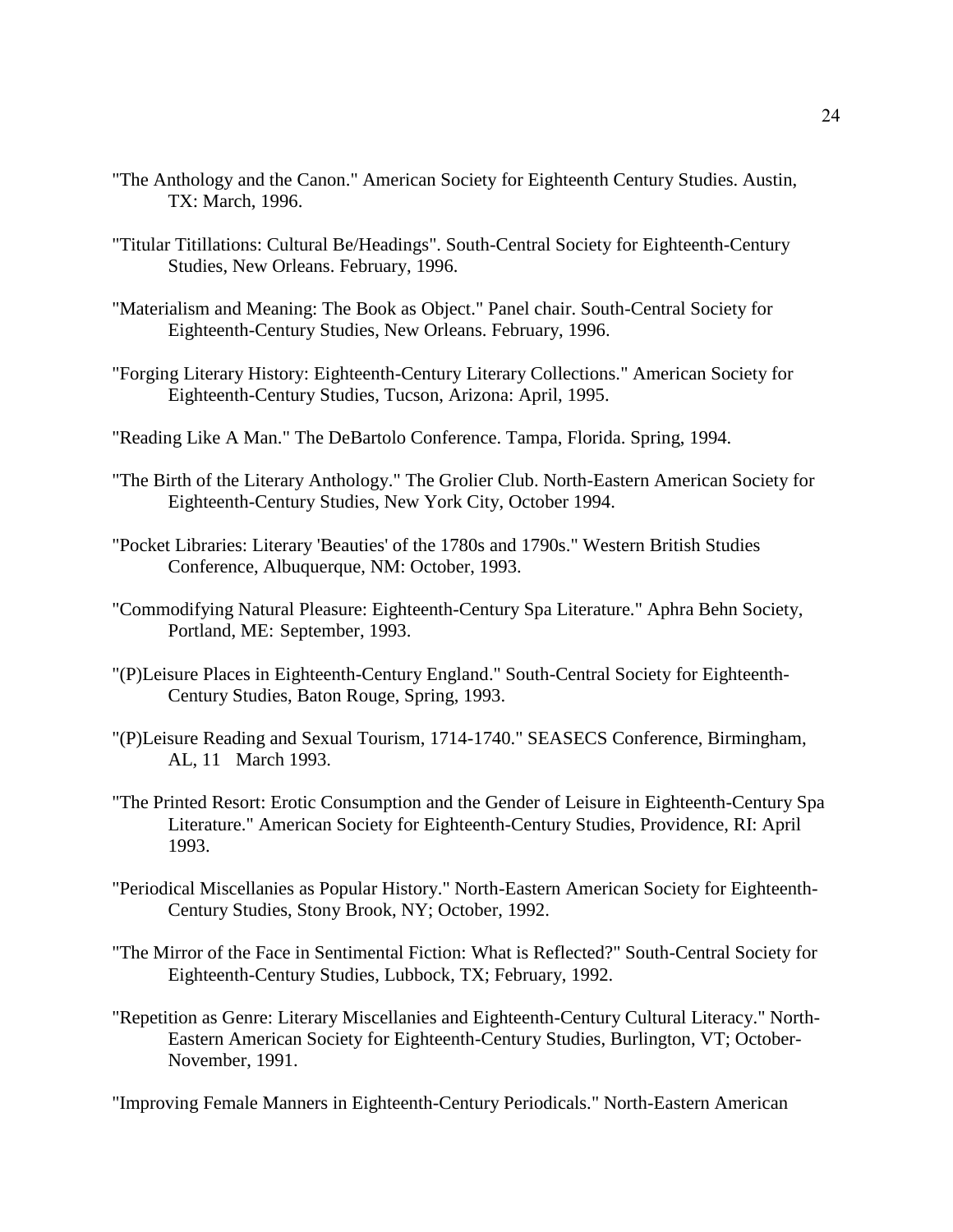Society for Eighteenth-Century Studies, Burlington, VT; October-November, 1991.

- "Female Curiosity in the Eighteenth Century." North-Eastern American Society for Eighteenth-Century Studies, Amherst, MA; November, 1990.
- "The Sentimental Sneer: Women, Commerce and Bad Taste." MidWestern American Society for Eighteenth-Century Studies, Macomb, IL; October, 1990.
- "Prefaces and Promises: Narrative Frames in Eighteenth-Century Literary Miscellanies." Society for the Study of Narrative Literature, New Orleans, LA; April, 1990.
- "Frances Brooke and Pope in the Novel: A Pope-pourri of Revisions." Western Society for Eighteenth-Century Studies, Colorado Springs, CO; February, 1990.
- "Feeling from a Distance: The Narrative Control of Sentiment in Fielding's *Amelia*." South-Central Society for Eighteenth-Century Studies, Fayetteville, AK; April, 1988.
- "Art and the Heart: Affection and Affectation in Fielding and Austen." South-Central Society for Eighteenth-Century Studies, Knoxville, TN; April, 1987.
- "Satire and Literary Theory." Panel chair, South-Central Society for Eighteenth-Century Studies, Knoxville, TN; April, 1987.

"Art and Freedom in Jane Austen's *Lady Susan*." New England Women's Studies Association, Hartford, CT; April, 1987.

- "Glossing the Glass: Reading as Self-Satire in Fielding and Austen." South-Central Society for Eighteenth-Century Studies, El Paso, TX; April, 1986.
- "Conflicts of Perception: Irony and Genre in Defoe and Fielding." South-Central Society for Eighteenth-Century Studies, El Paso, TX; April, 1986.
- "The Correspondence of Self and Society: Jane Austen's Epistolary Juvenilia." Modern Language Association, Washington D.C.; December, 1984.
- "The Dialogic Education of the Reader: Irony and Empathy in Fielding's *Amelia* and Austen's *Persuasion*." Western Society for Eighteenth-Century Studies, Los Angeles, CA; April, 1984.
- "The Comforting Noises of Telediction." Western Humor and Irony Meeting, Tempe, AZ; April, 1984.

# **Public Lectures:**

"*Northanger Abbey*: Jane Austen and the Problem of the Novel." Westport Public Library, February 27, 2016.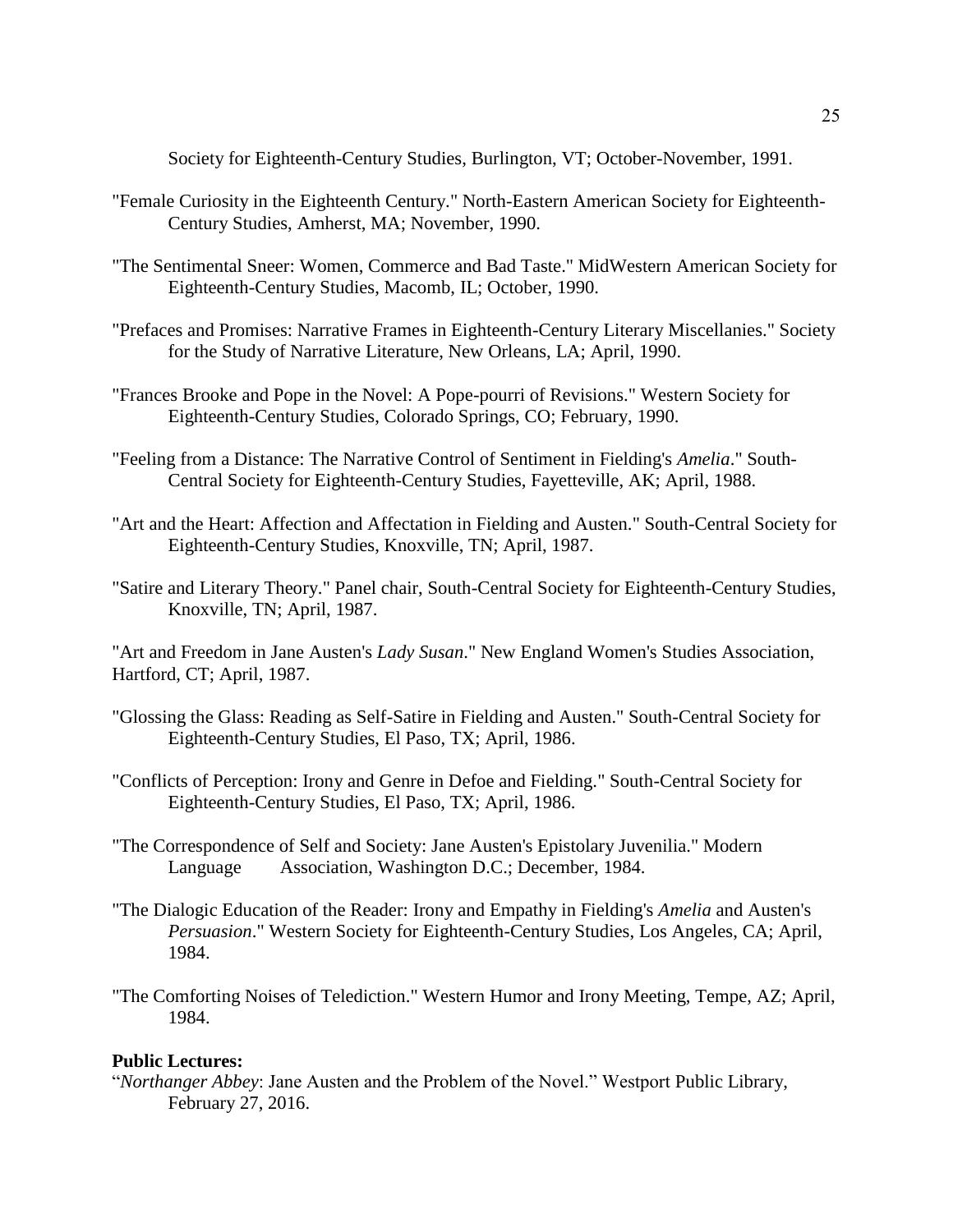- "The End of an Era: Jane Austen's *Persuasion*." Simsbury Public Library lecture, 10 December 2015.
- "Hidden Heroes: People and Print." Talk for "The Library and the Liberal Arts" Symposium in honor of Richard Ross, College Librarian and Professor of Trinity College, Trinity College, 11 May 2015.
- "'Male' and 'Female' Novels? Gendered Fictions and The Reading Public, 1770-1830." Trinity College Faculty Research Lecture, 7 October 2010.
- "Things and Representations in the Eighteenth Century." English Seminar Series, 27 April 2006. "Curious Count Boruwlaski." Trinity Women's Center Lunch Talk, 16 March 2006.
- "The Representation of Books in Eighteenth-Century Literature." Inaugural Talk for the Trinity Book History Society, 8 March 2006.
- "Trampling the Lily: Editing Jane Austen's *Northanger Abbey.*" Women's Center Talk, October, 2003.
- "Jane of a Thousand Faces: Anyone for Jane Austen?" Trinity College Colloquium on Truth and Method, March, 2001.
- "Millennial Monsters and the Literature of Panic." Millennium Series, Dec. 1, 1999.
- "Curiosity/Curiosities": Subjects and Objects of Literary Inquiry." Faculty Research Lecture, Fall, 1999.
- "Jane Austen and Material Culture." Faculty Lecture Series, Fall, 1996.
- "Jane Austen and Commodities." Women's Center Lunch Series. 13 March 1996.
- "Readers and Booksellers." Faculty Lecture Series, September, 1994.
- "Women and Reading in the Eighteenth Century." Women's Center Lunch Series. 3 November 1994.
- "Telling Truth from Trash: The Contemporary Canon of Eighteenth-Century Literature." St. Anthony Hall Research Lecture, 17 April 1991.
- "Publishers on the Loose! Literary Miscellanies of the Eighteenth Century." Faculty Lecture Series, 13 February 1991.
- "Curiosity." Presentation for the Eighteenth-Century Interdisciplinary Minor. 25 September 1990.
- "Curiosity/Curiosities: Women and Mirrors in Eighteenth-Century England." Women's Center Lunch Series, October, 1989.
- "Private Sensibility in the Eighteenth-Century English Novel: Shared Privacy." Faculty Lecture Series, February, 1987.

"The Language of Television." Women's Center Lunch Series, April, 1986.

"Telediction." Student-Faculty Colloquium, October, 1984.

# **Reading/Performance/ Exhibition:**

"The Printed Museum." Patron's Display. Harry Ransom Center for Research in the Humanities, University of Texas at Austin.

"The Enlightniad." SCSECS, Baton Rouge, March, 1993.

"The Lit-Witiad." Majors Celebration, 10 May 1990.

# **Community Presentations**: